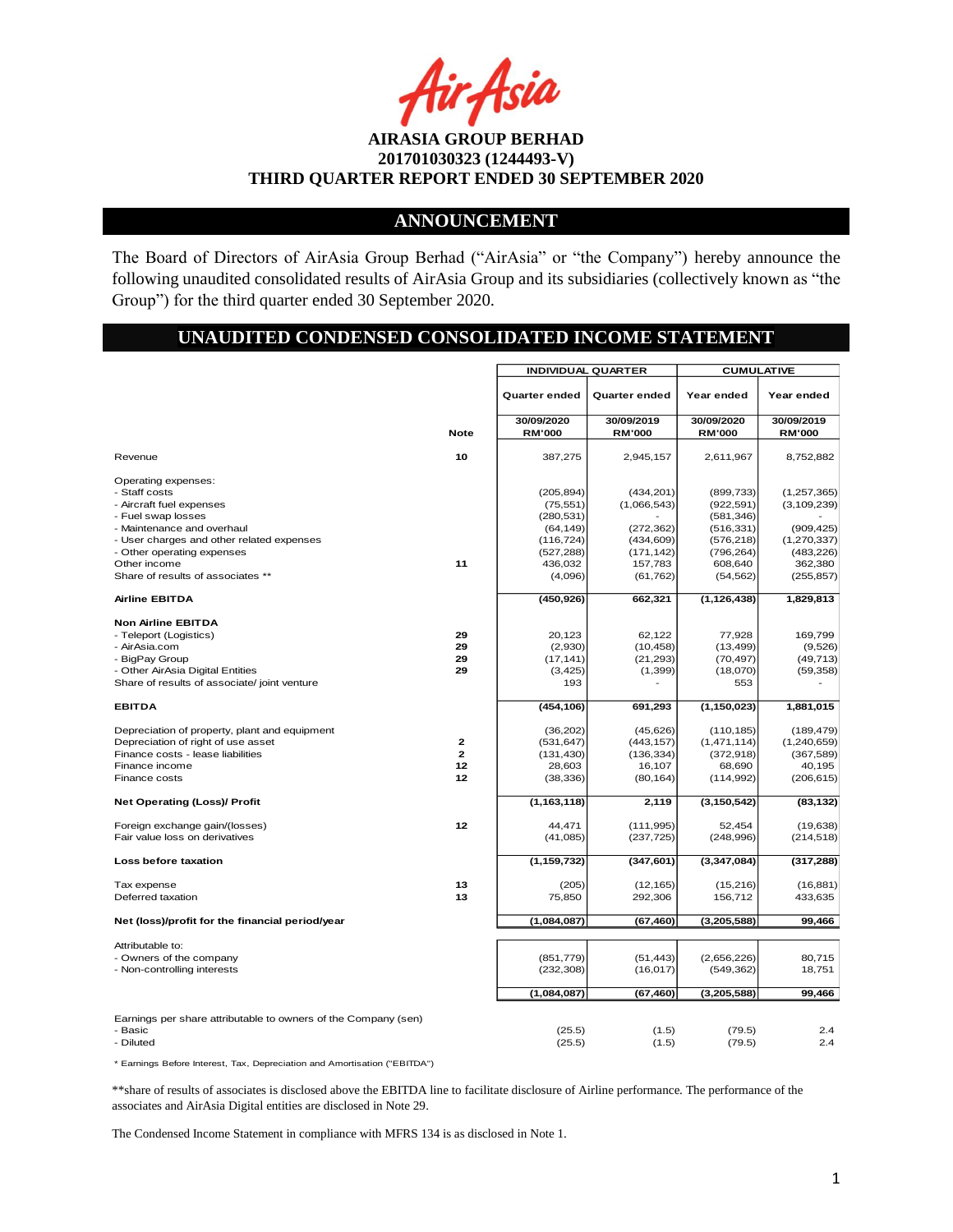Asia

# **UNAUDITED CONDENSED CONSOLIDATED STATEMENT OF COMPREHENSIVE INCOME**

|                                                                                                                                                     |                                                 | <b>INDIVIDUAL QUARTER</b>            |                                                  | <b>CUMULATIVE</b>                       |
|-----------------------------------------------------------------------------------------------------------------------------------------------------|-------------------------------------------------|--------------------------------------|--------------------------------------------------|-----------------------------------------|
|                                                                                                                                                     | Quarter ended                                   | Quarter ended                        | Year ended                                       | Year ended                              |
|                                                                                                                                                     | 30/09/2020<br><b>RM'000</b>                     | 30/09/2019<br><b>RM'000</b>          | 30/09/2020<br><b>RM'000</b>                      | 30/09/2019<br><b>RM'000</b>             |
| Net loss for the financial period                                                                                                                   | (1,084,087)                                     | (67, 460)                            | (3,205,588)                                      | 99,466                                  |
| Other comprehensive income/(loss)                                                                                                                   |                                                 |                                      |                                                  |                                         |
| Remeasurement loss on employee benefits liability, net of tax<br>Fair value reserve<br>Cash flow hedges<br>Foreign currency translation differences | (12, 387)<br>(43, 922)<br>231,349<br>(177, 243) | (1,381)<br>16,246<br>34,668<br>(623) | (11, 539)<br>(249, 467)<br>(536, 412)<br>115,583 | 4,083<br>99,798<br>278,944<br>(17, 392) |
| Total comprehensive (loss)/income for the period                                                                                                    | (1,086,290)                                     | (18,550)                             | (3,887,423)                                      | 464,899                                 |
| Total comprehensive income attributable to:<br>Owners of the Company<br>Non-controlling interests                                                   | (781,096)<br>(305,194)                          | (2,533)<br>(16, 017)                 | (3, 177, 680)<br>(709, 743)                      | 446,148<br>18,751                       |
|                                                                                                                                                     | (1,086,290)                                     | (18,550)                             | (3,887,423)                                      | 464,899                                 |

The condensed consolidated income statement and consolidated statement of comprehensive income should be read in conjunction with the audited financial statements for the financial year ended 31 December 2019 and the accompanying explanatory notes attached to the interim financial statements.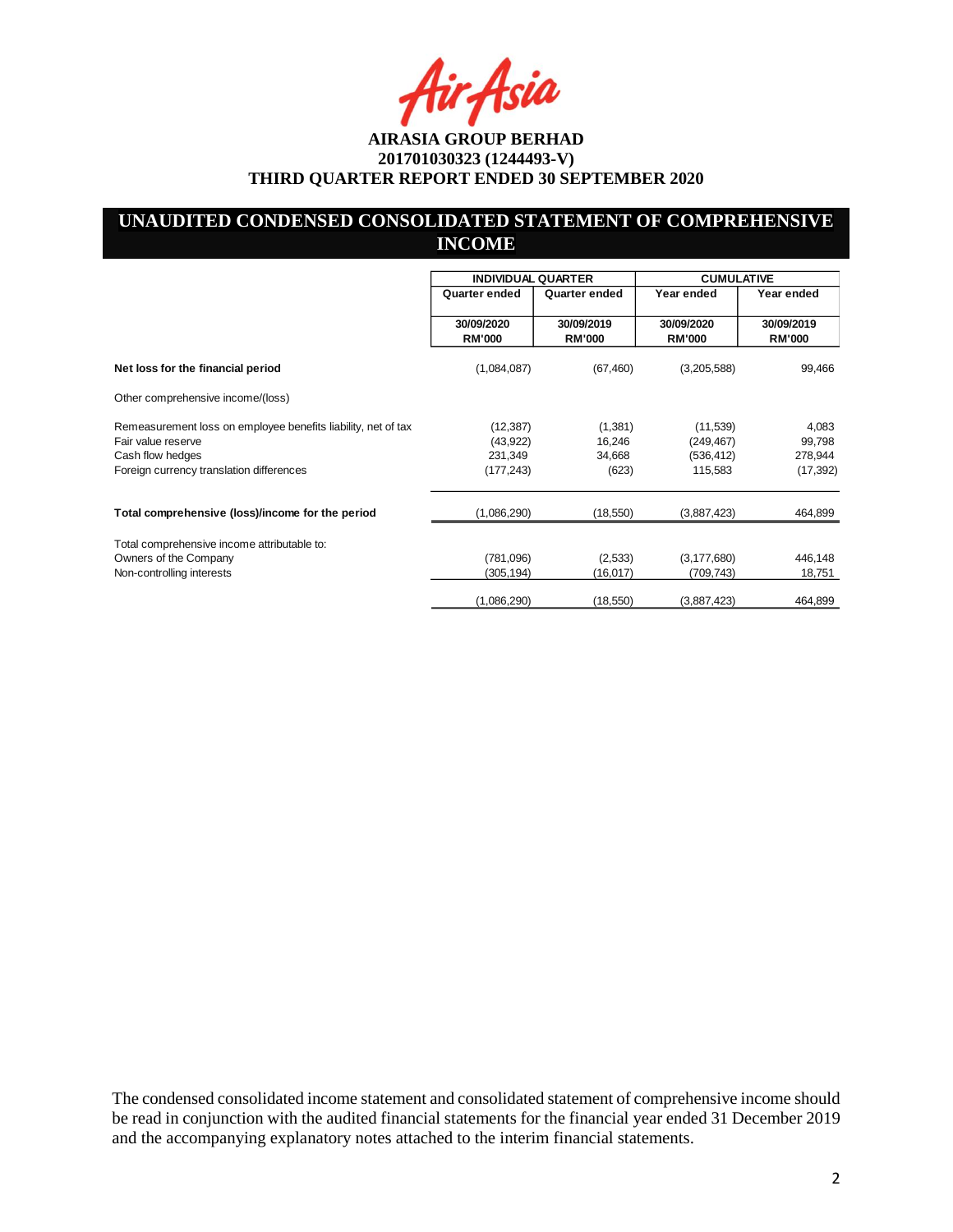4ir<sub>t</sub>Asia

# **UNAUDITED CONDENSED CONSOLIDATED STATEMENT OF FINANCIAL POSITION**

|                                                       | AS AT                       | AS AT                       |
|-------------------------------------------------------|-----------------------------|-----------------------------|
| <b>Note</b>                                           | 30/09/2020<br><b>RM'000</b> | 31/12/2019<br><b>RM'000</b> |
| <b>NON CURRENT ASSETS</b>                             |                             |                             |
| Property, plant and equipment<br>14                   | 1,146,167                   | 1,201,576                   |
| 21<br>Right of use assets                             | 10,406,823                  | 11,215,954                  |
| 21<br>Finance lease receivables                       | 1,386,453                   | 927,429                     |
| 16<br>Investment in associates                        | 551,485                     | 703,325                     |
| Investment in joint venture                           | 1,610                       |                             |
| Investment securities<br>15                           | 355,506                     | 603,215                     |
| Intangible assets                                     | 640,287                     | 635,024                     |
| Deferred tax assets                                   | 1,166,070                   | 1,130,830                   |
| 17<br>Receivables and prepayments                     | 3,057,290                   | 3,423,984                   |
| Deposits on aircraft purchase                         | 603,708                     | 252,293                     |
| Derivative financial instruments<br>23                |                             | 208,725                     |
|                                                       | 19,315,399                  | 20,302,355                  |
| <b>CURRENT ASSETS</b>                                 |                             |                             |
| Inventories                                           | 147,733                     | 146,086                     |
| 17<br>Receivables and prepayments                     | 1,120,074                   | 1,133,011                   |
| Finance lease receivables<br>22                       | 7,847                       | 293,571                     |
| Deposits on aircraft purchase                         |                             | 344,036                     |
| Amounts due from associates                           | 607,609                     | 432,709                     |
| Amounts due from related parties                      | 321,630                     | 107,200                     |
| 23<br>Derivative financial instruments                | 523,885                     | 230,479                     |
| Tax recoverable                                       | 336                         | 17,174                      |
| Deposits, bank and cash balances                      | 618,423                     | 2,588,097                   |
|                                                       | 3,347,536                   | 5,292,363                   |
| <b>CURRENT LIABILITIES</b>                            |                             |                             |
| 18<br>Trade and other payables                        | 3,198,044                   | 2,175,150                   |
| Aircraft maintenance provisions and liabilities<br>19 | 317,943                     | 572,312                     |
| Sales in advance                                      | 971,687                     | 1,182,155                   |
| Amounts due to associates                             | 44,912                      | 151,812                     |
| Amounts due to related parties                        | 41,685                      | 260,354                     |
| 20<br><b>Borrowings</b>                               | 413,933                     | 342,152                     |
| Lease liabilities<br>21                               | 1,667,015                   | 2,271,662                   |
| 22<br>Derivative financial instruments                | 879,146                     | 126,977                     |
| Provision of taxation                                 | 36,268                      | 52,895                      |
|                                                       | 7,570,632                   | 7,135,469                   |
|                                                       |                             |                             |
| <b>NET CURRENT LIABILITIES</b>                        | (4,223,096)                 | (1,843,106)                 |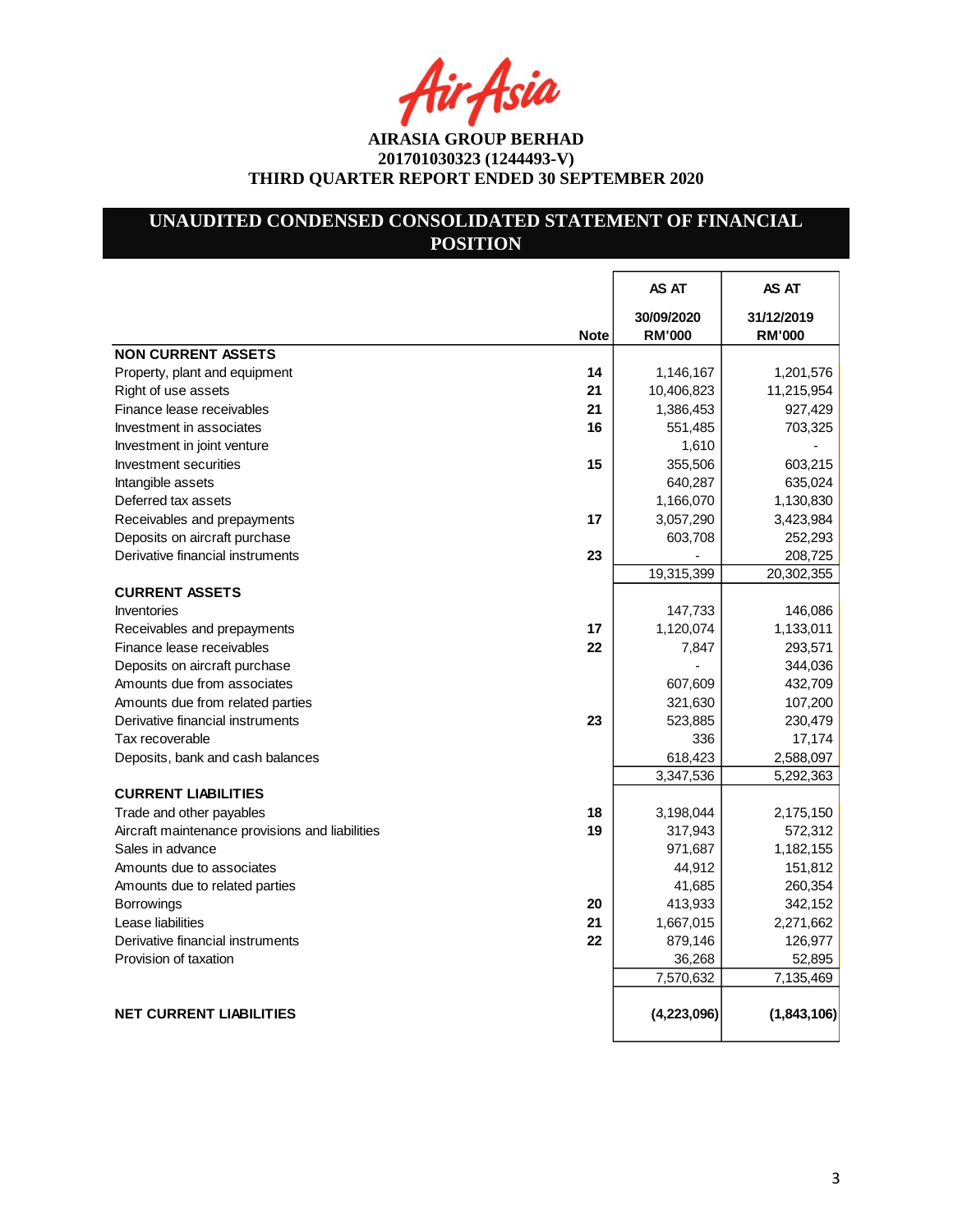Asia

# **UNAUDITED CONDENSED CONSOLIDATED STATEMENT OF FINANCIAL POSITION**

|                                                       | AS AT                       | AS AT                       |
|-------------------------------------------------------|-----------------------------|-----------------------------|
| <b>Note</b>                                           | 30/09/2020<br><b>RM'000</b> | 31/12/2019<br><b>RM'000</b> |
| <b>NON CURRENT LIABILITIES</b>                        |                             |                             |
| 18<br>Trade and other payables                        | 324,274                     | 320,455                     |
| Aircraft maintenance provisions and liabilities<br>19 | 5,141,443                   | 4,720,621                   |
| 20<br><b>Borrowings</b>                               | 38,600                      | 86,714                      |
| Lease liabilities<br>21                               | 10,336,719                  | 10,188,139                  |
| Deferred tax liabilities                              | 111,782                     | 84,279                      |
| 22<br>Derivative financial instruments                | 39,763                      | 73,350                      |
| Provision for retirement benefits                     | 79,496                      | 74,951                      |
|                                                       | 16,072,078                  | 15,548,509                  |
|                                                       |                             |                             |
|                                                       | (979, 775)                  | 2,910,740                   |
|                                                       |                             |                             |
| <b>CAPITAL AND RESERVES</b>                           |                             |                             |
| Share capital                                         | 8,023,268                   | 8,023,268                   |
| Merger deficit                                        | (5,507,594)                 | (5,507,594)                 |
| Other reserves                                        | (650, 351)                  | 147,067                     |
| Foreign exchange reserve                              | 311,536                     | 171,137                     |
| Retained earnings                                     | (991, 774)                  | 1,664,452                   |
|                                                       | 1,185,085                   | 4,498,330                   |
| Non-controlling interests                             | (2, 164, 860)               | (1,587,590)                 |
| <b>Total equity</b>                                   | (979, 775)                  | 2,910,740                   |
| Net assets per share attributable to ordinary         |                             |                             |
| equity holders of the Company (RM)                    | 0.35                        | 1.35                        |

The condensed consolidated statement of financial position should be read in conjunction with the audited financial statements for the financial year ended 31 December 2019 and the accompanying explanatory notes attached to the interim financial statements.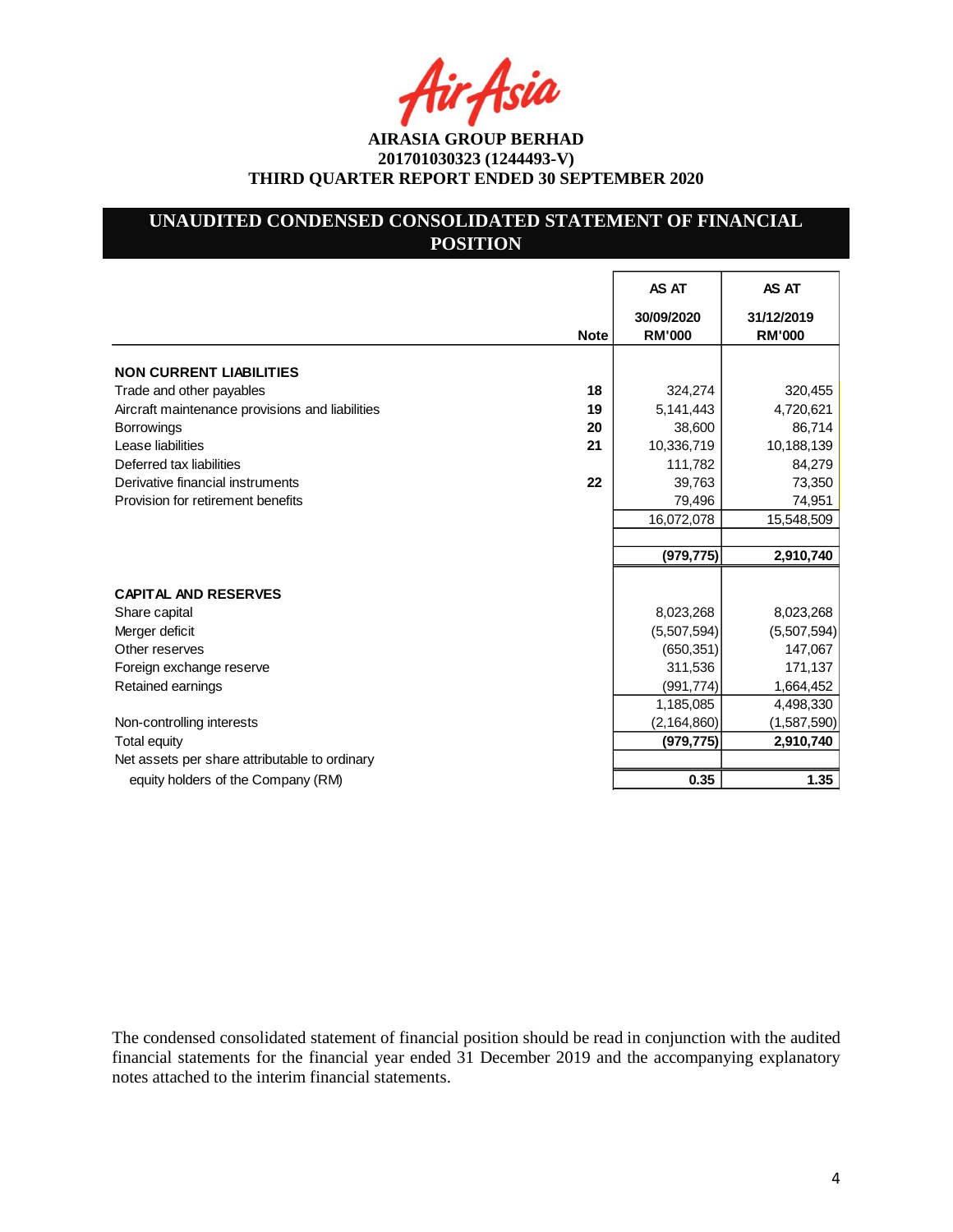

# **UNAUDITED CONDENSED CONSOLIDATED STATEMENT OF CHANGES IN EQUITY**

|                                                                                    | Attributable to owners of the Company |                            |                                           |                                                 |                               |                          |                                                                 |                                       |                                  |                                                                |                                  |
|------------------------------------------------------------------------------------|---------------------------------------|----------------------------|-------------------------------------------|-------------------------------------------------|-------------------------------|--------------------------|-----------------------------------------------------------------|---------------------------------------|----------------------------------|----------------------------------------------------------------|----------------------------------|
|                                                                                    | Number<br>of shares                   | Share<br>Capital           | Merger<br><b>Deficit</b><br><b>RM'000</b> | Foreign<br>exchange<br>reserve<br><b>RM'000</b> | Cash flow<br>hedge<br>reserve | Fair value<br>reserve    | Remeasure-<br>ment loss on<br>employee<br>benefits<br>liability | Retained<br>earnings<br><b>RM'000</b> | Total<br><b>RM'000</b>           | Non-<br>controlling<br>interests                               | <b>Total</b><br>equity           |
| At 1 January 2020                                                                  | '000<br>3,341,974                     | <b>RM'000</b><br>8,023,268 | (5,507,594)                               | 171,137                                         | <b>RM'000</b><br>38,466       | <b>RM'000</b><br>103,768 | <b>RM'000</b><br>4,833                                          | 1,664,452                             | 4,498,330                        | <b>RM'000</b><br>(1,587,590)                                   | <b>RM'000</b><br>2,910,740       |
| Net profit for the financial period<br>Other comprehensive income                  | $\overline{\phantom{a}}$              |                            | $\overline{\phantom{a}}$                  | 140,399                                         | ٠<br>(536, 412)               | (249, 467)               | $\sim$<br>(11, 539)                                             | (2,656,226)                           | (2,656,226)<br>(657, 019)        | (549, 362)<br>(27,908)                                         | (3,205,588)<br>(684, 927)        |
| At 30 September 2020                                                               | 3,341,974                             | 8,023,268                  | (5,507,594)                               | 311,536                                         | (497, 946)                    | (145,699)                | (6,706)                                                         | (991, 774)                            | 1,185,085                        | (2, 164, 860)                                                  | (979, 775)                       |
| At 1 January 2019                                                                  | 3,341,974                             | 8,023,268                  | (5,507,594)                               | 178,515                                         | (477, 610)                    | 21,716                   | 4,447                                                           | 5,389,073                             | 7,631,815                        | (1,622,087)                                                    | 6,009,728                        |
| Net profit for the financial period<br>Other comprehensive income<br>Dividend paid | $\overline{\phantom{a}}$              |                            | $\overline{\phantom{a}}$                  | (17, 392)                                       | $\sim$<br>278,944             | 99,798                   | $\overline{a}$<br>4,083<br>$\overline{\phantom{a}}$             | 80,715<br>(3,408,813)                 | 80,715<br>365,433<br>(3,408,813) | 18,751<br>$\overline{\phantom{a}}$<br>$\overline{\phantom{a}}$ | 99,466<br>365,433<br>(3,408,813) |
| At 30 September 2019                                                               | 3,341,974                             | 8,023,268                  | (5,507,594)                               | 161,123                                         | (198,666)                     | 121,514                  | 8,530                                                           | 2,060,975                             | 4,669,150                        | (1,603,336)                                                    | 3,065,814                        |

The condensed consolidated statement of changes in equity should be read in conjunction with the audited financial statements for the financial year ended 31 December 2019 and the accompanying explanatory notes attached to the interim financial statements.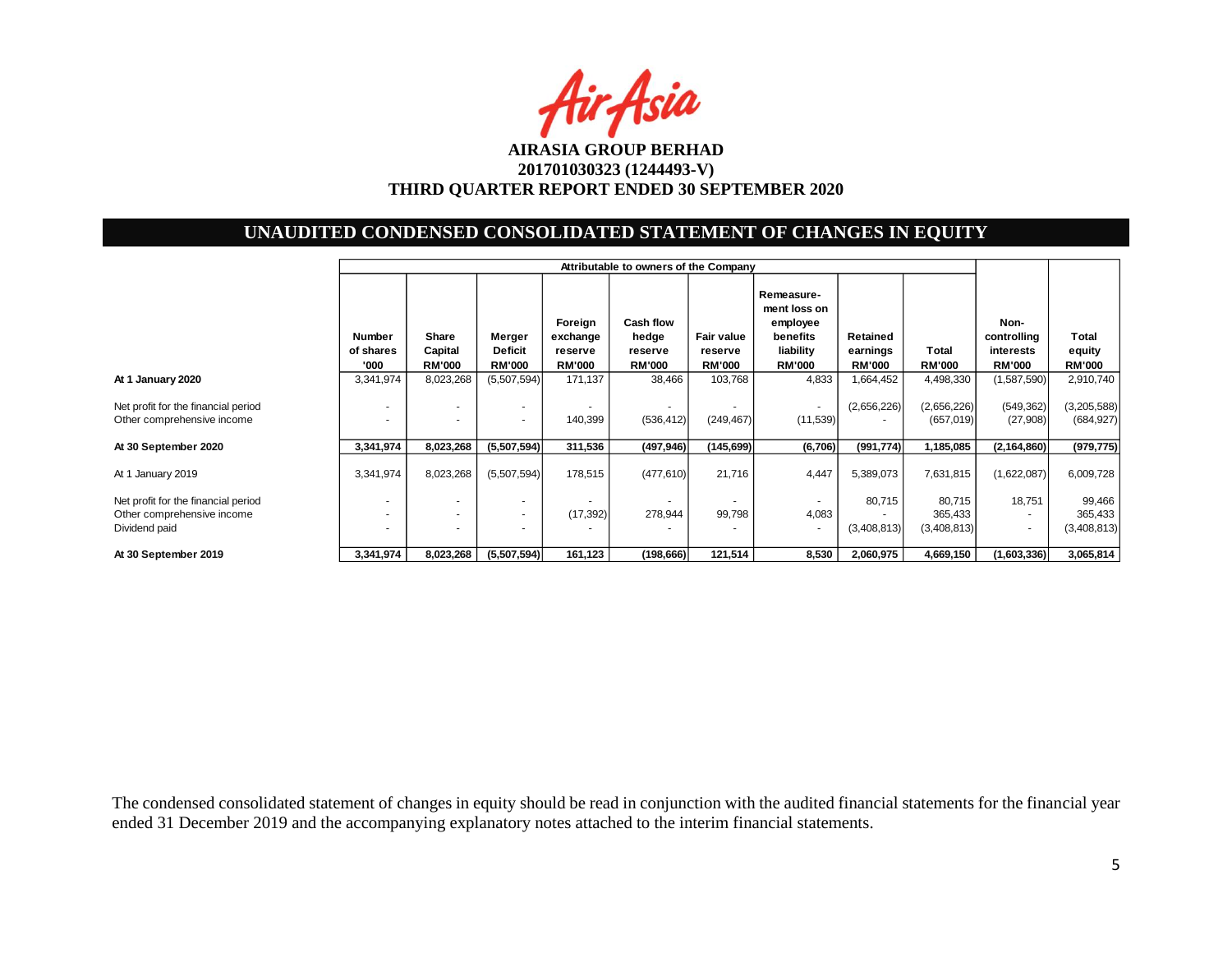fir<sub>f</sub>fsia

**AIRASIA GROUP BERHAD 201701030323 (1244493-V) THIRD QUARTER REPORT ENDED 30 SEPTEMBER 2020**

# **UNAUDITED CONDENSED CONSOLIDATED CASH FLOW STATEMENTS**

|                                                                | <b>PERIOD ENDED</b>         | <b>PERIOD ENDED</b>         |
|----------------------------------------------------------------|-----------------------------|-----------------------------|
|                                                                | 30/09/2020<br><b>RM'000</b> | 30/09/2019<br><b>RM'000</b> |
| <b>CASH FLOWS FROM OPERATING ACTIVITIES</b>                    |                             |                             |
| (Loss)/Profit before taxation                                  | (3,347,084)                 | (317, 288)                  |
| Adjustments:                                                   |                             |                             |
| Property, plant and equipment                                  |                             |                             |
| - Depreciation                                                 | 110,185                     | 189,479                     |
| - Gain on disposal                                             | (404, 186)                  | (92, 100)                   |
| Depreciation of Right of Use asset                             | 1,471,114                   | 1,240,659                   |
| Intangible assets                                              |                             |                             |
| - Amortisation                                                 | 2,681                       | (3, 155)                    |
| Provision for retirement benefit                               | 5,382                       |                             |
| Impairment of receivables, related parties, joint ventures and |                             |                             |
| investment securities                                          | 454,916                     |                             |
| Fair value loss/(gain) on derivative financial intruments      | 248,996                     | 214,518                     |
| Share of results of associates and joint venture               | 54,009                      | 255,857                     |
| Net unrealised foreign exchange (gain)/losses                  | (77, 552)                   | 127,632                     |
| Interest expense                                               | 114,992                     | 206,615                     |
| Interest on lease liabilities                                  | 372,918                     | 367,589                     |
| Interest income                                                | (68, 690)                   | (40, 195)                   |
|                                                                | (1,062,319)                 | 2,149,611                   |
| <b>Changes in working capital</b>                              |                             |                             |
| Inventories                                                    | 657                         | (48, 874)                   |
| Receivables and prepayments                                    | 416,422                     | 224,782                     |
| Trade and other payables and provisions                        | 876,541                     | 444,305                     |
| Sales in advance                                               | (234, 201)                  | (10, 288)                   |
| Intercompany balances                                          | (1, 122, 733)               | (206, 489)                  |
| Cash (used in)/generated from operations                       | (1, 125, 633)               | 2,553,047                   |
| Interest paid                                                  | (49, 961)                   | (174, 958)                  |
| Interest received                                              | 10,879                      | 41,978                      |
| Tax paid                                                       | (3,570)                     | (5,012)                     |
| Net cash (used in)/ generated from operating activities        | (1, 169, 324)               | 2,415,055                   |
|                                                                |                             |                             |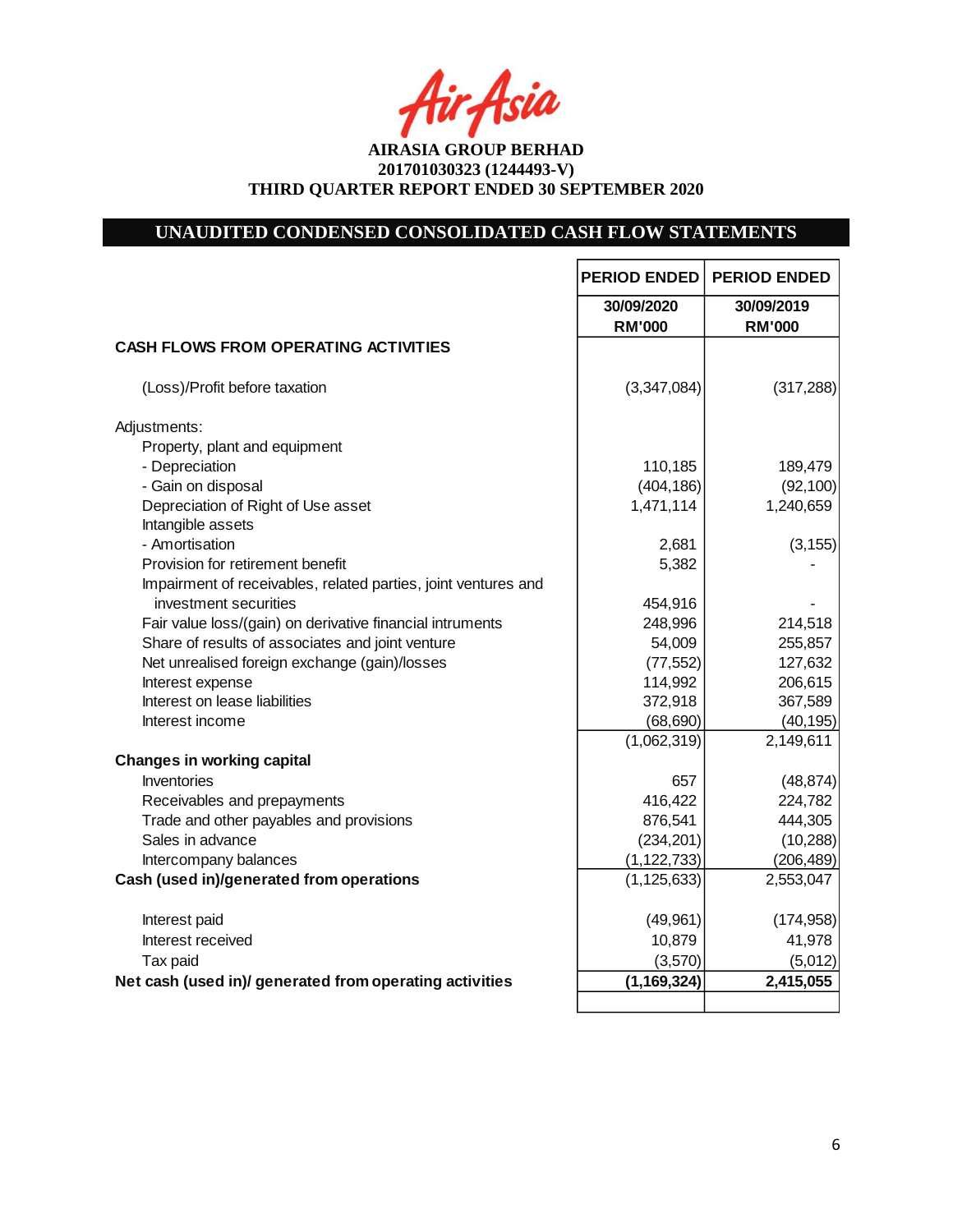Asia

**AIRASIA GROUP BERHAD 201701030323 (1244493-V) THIRD QUARTER REPORT ENDED 30 SEPTEMBER 2020**

# **UNAUDITED CONDENSED CONSOLIDATED CASH FLOW STATEMENTS**

|                                                 | <b>PERIOD ENDED</b> | <b>PERIOD ENDED</b> |
|-------------------------------------------------|---------------------|---------------------|
|                                                 | 30/09/2020          | 30/09/2019          |
|                                                 | <b>RM'000</b>       | <b>RM'000</b>       |
| <b>CASH FLOWS FROM INVESTING ACTIVITIES</b>     |                     |                     |
| Property, plant and equipment                   |                     |                     |
| - Additions                                     | (141,064)           | (85, 329)           |
| - Proceeds from disposal                        | 237,372             | 3,901,753           |
| Addition in intangible assets                   | (7, 944)            | (12, 459)           |
| Refund of deposits for aircraft                 |                     | 407,784             |
| Additional subscription in other investments    | (1,758)             |                     |
| Additional investments in investment securities |                     | (30, 826)           |
| Additional subscription of shares in associates |                     | (147,001)           |
| Investment in joint venture                     | (2,025)             |                     |
| Net cash generated from investing activities    | 84,581              | 4,033,922           |
| <b>CASH FLOWS FROM FINANCING ACTIVITIES</b>     |                     |                     |
| Proceeds from borrowings                        | 148,957             | 520,724             |
| Dividends paid                                  |                     | (3,408,813)         |
| Interest on lease liabilities                   | (372, 918)          | (367, 589)          |
| Repayment of borrowings and lease liabilities   | (689, 338)          | (4, 168, 604)       |
| Net cash used in financing activities           | (913, 299)          | (7, 424, 282)       |
|                                                 |                     |                     |
| NET DECREASE FOR THE FINANCIAL PERIOD           | (1,998,042)         | (975, 305)          |
| <b>CASH AND CASH EQUIVALENTS AT BEGINNING</b>   |                     |                     |
| OF THE FINANCIAL YEAR                           | 2,588,097           | 3,326,921           |
| <b>CURRENCY TRANSLATION DIFFERENCES</b>         | 28,369              | (173, 240)          |
| CASH AND CASH EQUIVALENTS AT END OF             |                     |                     |
| <b>FINANCIAL PERIOD</b>                         | 618,423             | 2,178,376           |

The condensed consolidated cash flow statements should be read in conjunction with the audited financial statements for the financial year ended 31 December 2019 and the accompanying explanatory notes attached to the interim financial statements.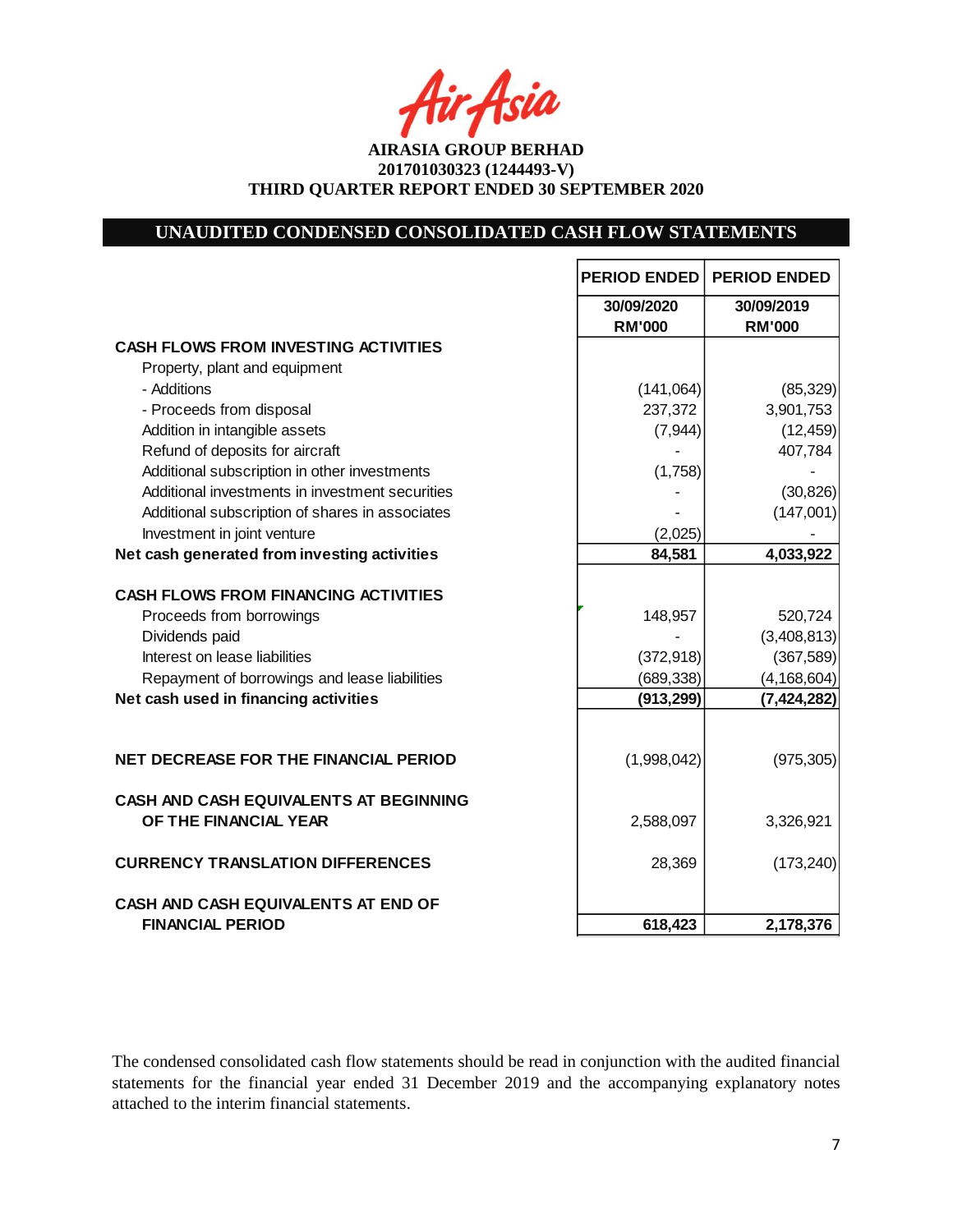Asia

**AIRASIA GROUP BERHAD 201701030323 (1244493-V) THIRD QUARTER REPORT ENDED 30 SEPTEMBER 2020**

# **NOTES TO THE QUARTERLY REPORT**

#### **1. Basis of preparation**

The Interim Financial Report is unaudited and has been prepared in accordance with paragraph 9.22 and Appendix 9B of Bursa Malaysia Securities Berhad's ("Bursa Malaysia") Listing Requirements. The Consolidated Income Statement on page 1 has been presented to better reflect the Airline and Non-Airline activities of the Group.

The Interim Financial Statements should be read in conjunction with the audited financial statements for the year ended 31 December 2019. The explanatory notes attached to the interim financial statements provide an explanation of events and transactions that are significant for understanding of the changes in the financial position and performance of the Group since the year ended 31 December 2019.

The Consolidated Income Statement for the quarter ended 30 September 2020, in compliance with MFRS134: Interim Financial Reporting is as follows:

|                                                 | <b>INDIVIDUAL QUARTER</b> |                      | <b>CUMULATIVE</b> |               |  |
|-------------------------------------------------|---------------------------|----------------------|-------------------|---------------|--|
|                                                 | <b>Quarter ended</b>      | <b>Quarter ended</b> | Year ended        | Year ended    |  |
|                                                 | 30/09/2020                | 30/09/2019           | 30/09/2020        | 30/09/2019    |  |
|                                                 | <b>RM'000</b>             | <b>RM'000</b>        | <b>RM'000</b>     | <b>RM'000</b> |  |
| Revenue                                         | 442.914                   | 3,066,262            | 2,869,821         | 9,086,399     |  |
| Operating expenses:                             |                           |                      |                   |               |  |
| - Staff costs                                   | (221, 087)                | (454, 989)           | (962, 606)        | (1,320,597)   |  |
| - Depreciation of property, plant and equipment | (567, 849)                | (488, 783)           | (1,581,299)       | (1,430,138)   |  |
| - Aircraft fuel expenses                        | (75, 551)                 | (1,066,543)          | (922, 591)        | (3, 109, 239) |  |
| - Fuel swap losses                              | (280, 531)                |                      | (581, 346)        |               |  |
| - Maintenance and overhaul                      | (64, 149)                 | (272, 362)           | (516, 331)        | (909, 425)    |  |
| - User charges and other related expenses       | (129, 878)                | (434, 609)           | (618,500)         | (1,270,337)   |  |
| - Other operating expenses                      | (577, 401)                | (289, 333)           | (1,047,848)       | (851, 544)    |  |
| Other income                                    | 455,480                   | 204,629              | 683,387           | 511,615       |  |
| <b>Operating (loss)/profit</b>                  | (1,018,052)               | 264,272              | (2,677,313)       | 706,734       |  |
| Finance income                                  | 28,603                    | 16,107               | 68,690            | 40,195        |  |
| Finance costs                                   | (169, 766)                | (216, 498)           | (487, 910)        | (574, 204)    |  |
| Net operating (loss)/profit                     | (1, 159, 215)             | 63,881               | (3,096,533)       | 172,725       |  |
| Share of results of associates / joint venture  | (3,903)                   | (61, 762)            | (54,009)          | (255, 857)    |  |
| Foreign exchange gains/(loss)                   | 44,471                    | (111, 995)           | 52,454            | (19, 638)     |  |
| Fair value loss on derivatives                  | (41,085)                  | (237, 725)           | (248,996)         | (214, 518)    |  |
| Loss before taxation                            | (1, 159, 732)             | (347, 601)           | (3,347,084)       | (317, 288)    |  |
| Tax expense                                     | (205)                     | (12, 165)            | (15,216)          | (16, 881)     |  |
| Deferred taxation                               | 75,850                    | 292,306              | 156,712           | 433,635       |  |
| Net (loss)/profit for the financial period      | (1,084,087)               | (67, 460)            | (3, 205, 588)     | 99,466        |  |

The condensed consolidated income statements should be read in conjunction with the audited financial statements for the financial year ended 31 December 2019 and the accompanying explanatory notes attached to the interim financial statements.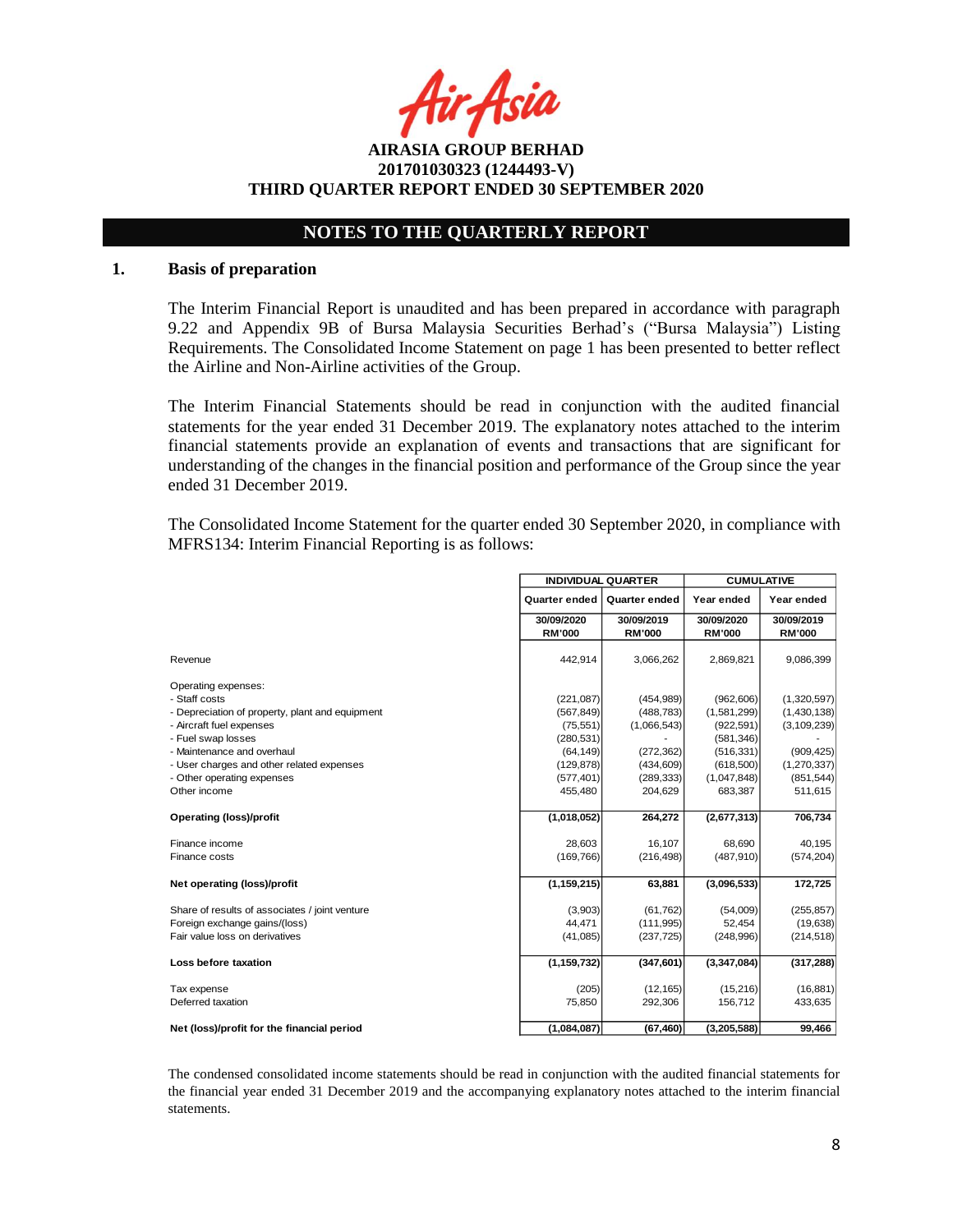fir<sub>t</sub>Asia

**AIRASIA GROUP BERHAD 201701030323 (1244493-V) THIRD QUARTER REPORT ENDED 30 SEPTEMBER 2020**

### **NOTES TO THE UNAUDITED FINANCIAL STATEMENTS**

#### **2. Summary of significant accounting policies**

The accounting policies and methods of computation adopted for the interim financial statements are consistent with those adopted for the Audited Financial Statements for the financial year ended 31 December 2019. Details of standards, amendments to published standards and interpretations to existing standards that are applicable to the Group with effect from 1 January 2020 or later are provided in the notes to the financial statements in the Audited Financial Statements of the Group for the financial year ended 31 December 2019. The Group did not early adopt any new standards, amendments to published standards and interpretation to existing standards.

For the beginning of the financial year 1 January 2020, the standards that becomes effective does not have any material impact to the financial statements of the Group and the Company for the year.

On 1 June 2020, Malaysian Accounting Standards Board issued an Amendment to MFRS 16: Covid 19 Related Rent Concessions that can be applied for annual reporting periods beginning on or after 1 June 2020 where earlier application is also permitted. The accounting standard provides a practical expedient, whereby the lessee may elect not to assess whether a rent concession granted by lessors (which can include waiver, deferral or extension for the period of up until 30 June 2021) is a lease modification. A lessee that makes this election shall account for any change in lease payments resulting from the rent concession the same way it would account for the change in applying this Standard if the change were not a lease modification.

#### **3. Auditors' report on preceding annual financial statements**

The auditors have expressed an unqualified opinion with an emphasis of matter on material uncertainty relating to going concern, in view of the current economic condition and Covid-19 Pandemic, in respect of the Company's audited financial statements for the financial year ended 31 December 2019 in their report dated 6 July 2020. The Emphasis of matter by Independent Auditors were as follows:

"We draw attention to Note 2.1 and Note 48 to the financial statements, which indicate that the Group has a net loss of RM283 million for the financial year ended 31 December 2019 and the current liabilities exceeded its current assets by RM1,843 million. Further, in early 2020, the global economy, in particular the commercial airlines industry, faces uncertainty as a result of the unprecedented COVID-19 pandemic. The travel and border restrictions implemented by countries around the world has led to a significant fall in demand for air travel which impacted the Group's financial performance and cash flows. These events or conditions, along with other matters as set forth in Note 2.1 and Note 48 to the financial statements, indicate existence of material uncertainties that may cast significant doubt on the Group's and the Company's ability to continue as a going concern."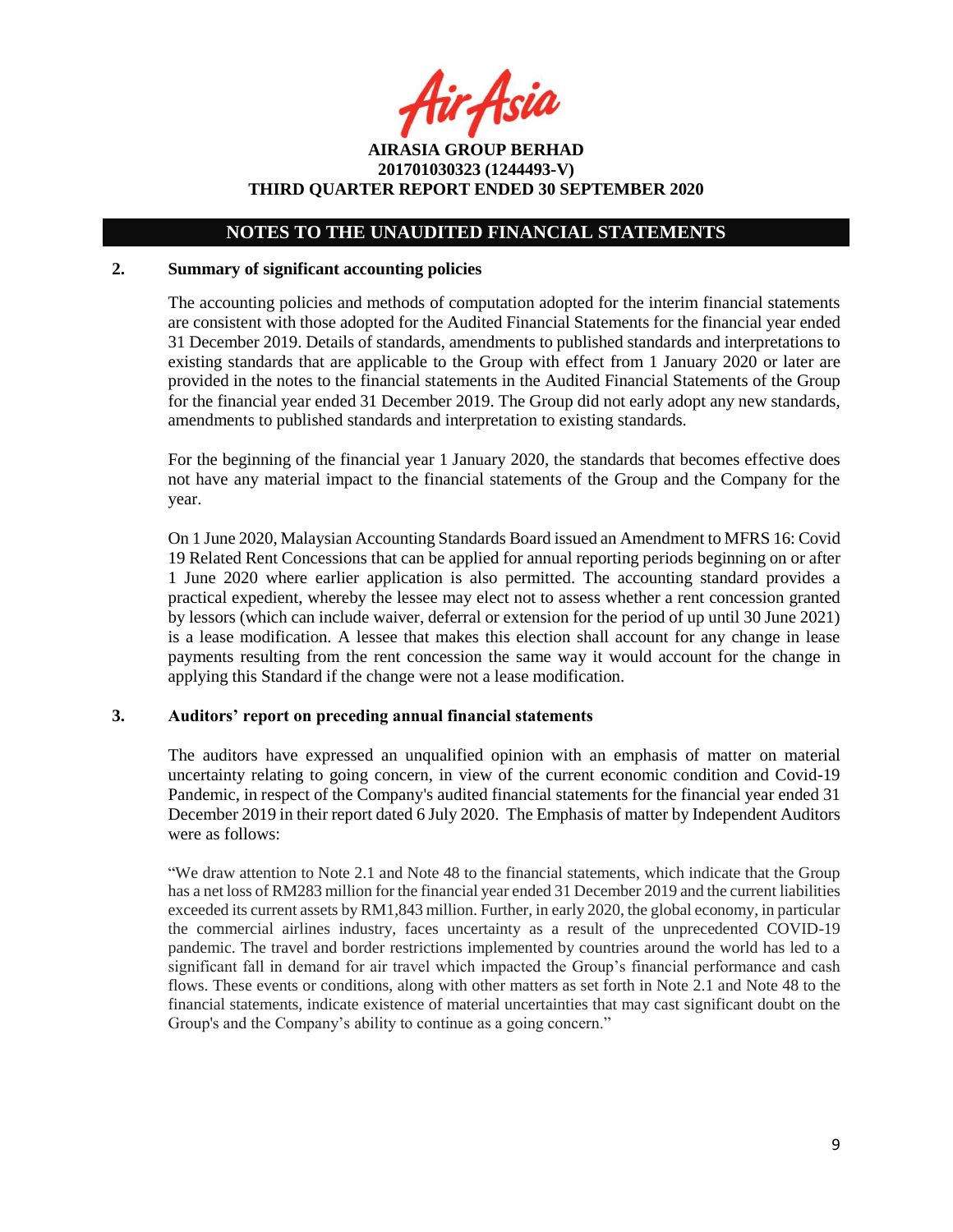fir Asia

### **NOTES TO THE UNAUDITED FINANCIAL STATEMENTS**

### **3. Auditors' report on preceding annual financial statements (cont'd.)**

Nevertheless, with the recent progressive uplifting of restriction on interstate travel and domestic tourism activities within the operating countries, the Group has seen positive developments on its business operations as passenger seat booking trends, flight frequencies and load factors are gradually improving to cater for the increasing demand. The financial statements of the Group and the Company have been prepared on a going concern basis, the validity of which is dependent on successful recovery from the COVID-19 pandemic in conjunction with the actions undertaken by the government of the respective countries, favorable outcome of the ongoing discussions with the financial institutions and investors to obtain required funding and successful implementation of the management's plans for future actions in responding to the conditions above as disclosed in Note 2.1 and Note 48 to the financial statements.

Our opinion is not modified in respect of this matter."

### **4. Seasonality of operations**

AirAsia is primarily involved in the provision of air transportation services and thus, is subject to the seasonal demand for air travel. However, due to the current Covid 19 situation and the various lockdowns in countries where the Group operates the operations have been adversely impacted.

#### **5. Unusual items due to their nature, size or incidence**

There were no unusual items affecting assets, liabilities, equity, net income or cash flows during the current quarter and financial period-to-date except for those arising from the Covid 19 outbreak fuel hedges, as disclosed in Note 22(c), the filing of bankruptcy by AirAsia Japan and the announcement of creditors restructuring of AirAsia X Berhad, a related party of the Group, as disclosed in Note 29.

#### **6. Changes in composition of the Group**

There were no material changes in the composition of the Group during the current quarter.

### **7. Changes in estimates**

There were no changes in estimates that have had a material effect on the results of the current quarter and financial period-to-date.

#### **8. Capital and reserves**

There was no cancellation, repurchase, resale and repayment of debt and equity securities for the period ended 30 September 2020.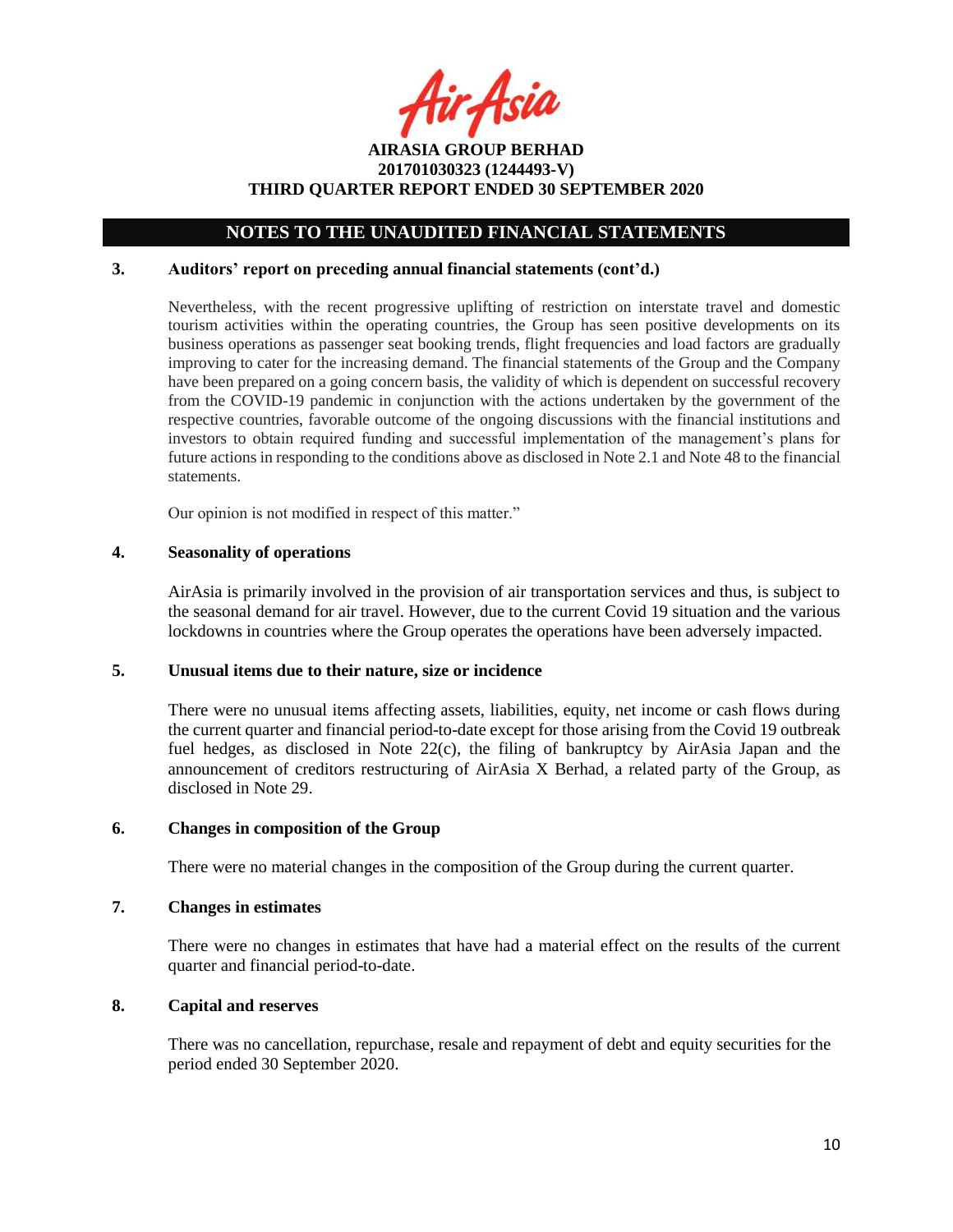Asia

# **NOTES TO THE UNAUDITED FINANCIAL STATEMENTS**

### **9. Dividends paid and proposed**

No dividend has been proposed during the quarter ended 30 September 2020.

#### **10. Revenue**

|                                        | <b>Quarter ended</b><br>30/9/2020<br><b>RM</b> million | <b>Quarter ended</b><br>30/9/2019<br><b>RM</b> million |
|----------------------------------------|--------------------------------------------------------|--------------------------------------------------------|
| Passenger revenue                      |                                                        |                                                        |
| seat sales<br>$\overline{a}$           | 324.1                                                  | 2,261.8                                                |
| others<br>$\qquad \qquad \blacksquare$ | 45.0                                                   | 588.9                                                  |
| Aircraft operating lease income        | 18.2                                                   | 94.5                                                   |
|                                        | 387.3                                                  | 2,945.2                                                |
| Teleport (Logistics)                   | 55.6                                                   | 121.1                                                  |
|                                        | 442.9                                                  | 3,066.3                                                |

Passenger revenue "Others" includes ancillary income such as administrative fees, baggage fees, assigned seats, cancellations, documentation and other fees, and on-board sales of meals and merchandise.

## **11. Other income**

|                                                        | <b>Quarter ended</b><br>30/9/2020<br><b>RM</b> million | <b>Quarter ended</b><br>30/9/2019<br><b>RM</b> million |
|--------------------------------------------------------|--------------------------------------------------------|--------------------------------------------------------|
| Fees charged for provision of commercial air transport |                                                        |                                                        |
| services                                               | 5.2                                                    | 25.3                                                   |
| Gain on disposal of property, plant and equipment      | 393.5                                                  | 92.1                                                   |
| Others                                                 | 37.3                                                   | 40.4                                                   |
|                                                        | 436.0                                                  | 157.8                                                  |

Other income "Others" includes commission and advertising income, forfeited revenue and insurance claims.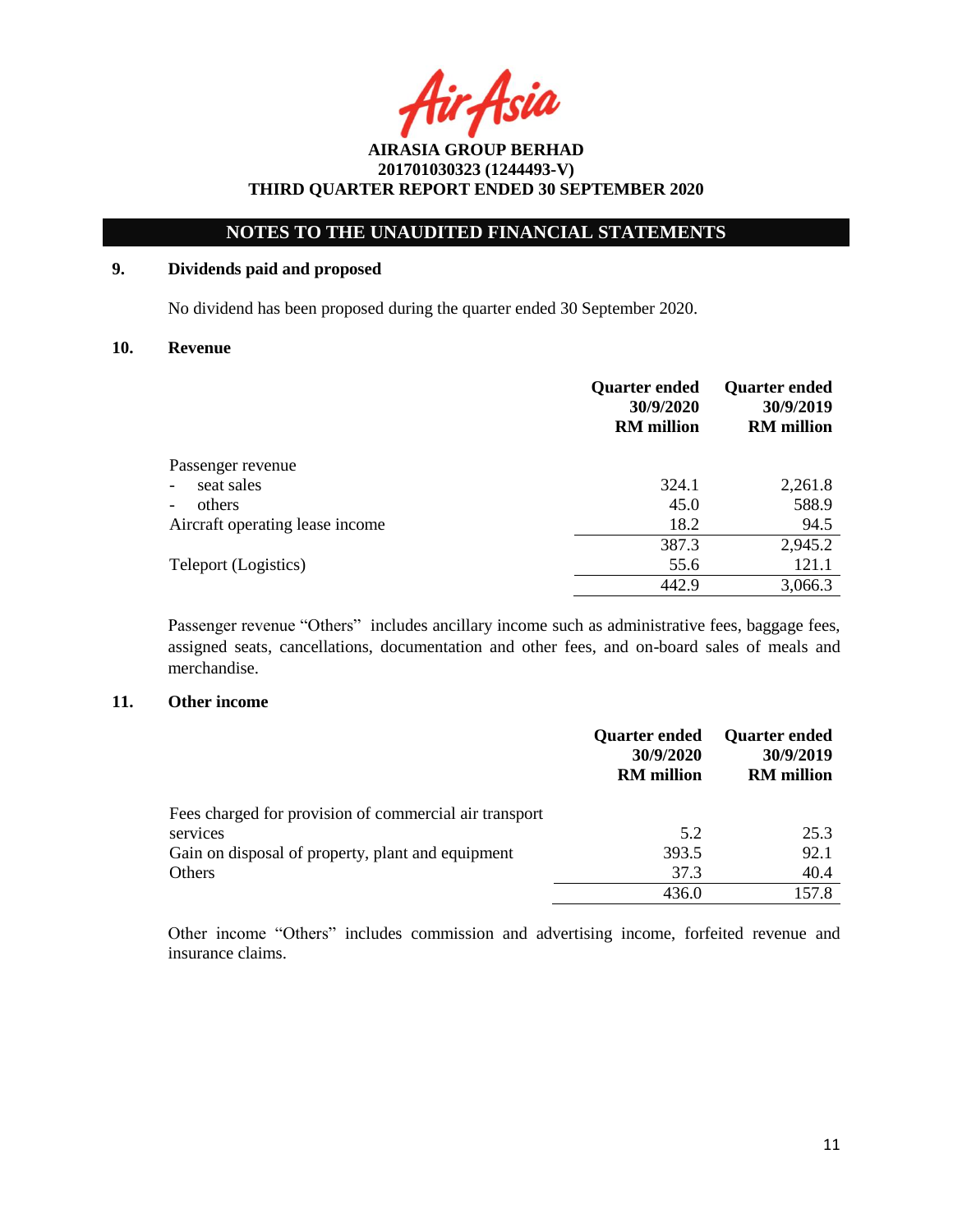Asia

# **NOTES TO THE UNAUDITED FINANCIAL STATEMENTS**

## **12. Finance income/(costs) and foreign exchange gains/(losses)**

|                                                                                   | Quarter<br>ended<br>30/09/2020<br><b>RM</b> million | Quarter<br>ended<br>30/09/2019<br><b>RM</b> million | Year ended<br>30/09/2020<br><b>RM</b> million | Year ended<br>30/09/2019<br><b>RM</b> million |
|-----------------------------------------------------------------------------------|-----------------------------------------------------|-----------------------------------------------------|-----------------------------------------------|-----------------------------------------------|
| (a) Finance income                                                                |                                                     |                                                     |                                               |                                               |
| Interest income from:                                                             |                                                     |                                                     |                                               |                                               |
| - deposits with licensed banks                                                    | 1.2                                                 | 16.1                                                | 9.8                                           | 39.8                                          |
| - from associates                                                                 | 24.9                                                |                                                     | 29.2                                          |                                               |
| - finance lease receivables                                                       | 2.2                                                 |                                                     | 28.6                                          |                                               |
| Discounting effect on financial instruments and others                            | 0.3                                                 |                                                     | 1.1                                           | 0.4                                           |
|                                                                                   | 28.6                                                | 16.1                                                | 68.7                                          | 40.2                                          |
| (b) Finance costs                                                                 |                                                     |                                                     |                                               |                                               |
| Bank borrowings                                                                   | (9.1)                                               | (77.8)                                              | (25.7)                                        | (193.4)                                       |
| Amortisation of premiums for interest rate caps                                   | (0.7)                                               | (0.6)                                               | (1.2)                                         | (2.6)                                         |
| Discounting effect on financial instruments, bank<br>facilities and other charges | (28.5)                                              | (1.8)                                               | (88.1)                                        | (10.6)                                        |
|                                                                                   | (38.3)                                              | (80.2)                                              | (115.0)                                       | (206.6)                                       |
| (c) Foreign exchange gains/(losses)                                               |                                                     |                                                     |                                               |                                               |
| - realized                                                                        | 30.6                                                | 9.0                                                 | (25.1)                                        | 29.8                                          |
| - unrealized                                                                      | 13.9                                                | (206.3)                                             | 77.6                                          | (127.6)                                       |
| - fair value movement recycled<br>from cash flow hedge reserve                    |                                                     | 85.3                                                |                                               | 78.2                                          |
|                                                                                   | 44.5                                                | (112.0)                                             | 52.5                                          | (19.6)                                        |

### **13. Income tax and Deferred tax**

#### **Income tax expense**

The current taxation charge for the quarter of RM0.3 million comprises tax payable on interest income and corporate income taxes for the subsidiaries.

### **Deferred taxation**

Net deferred tax asset of RM75.9 million was recognised in the current quarter.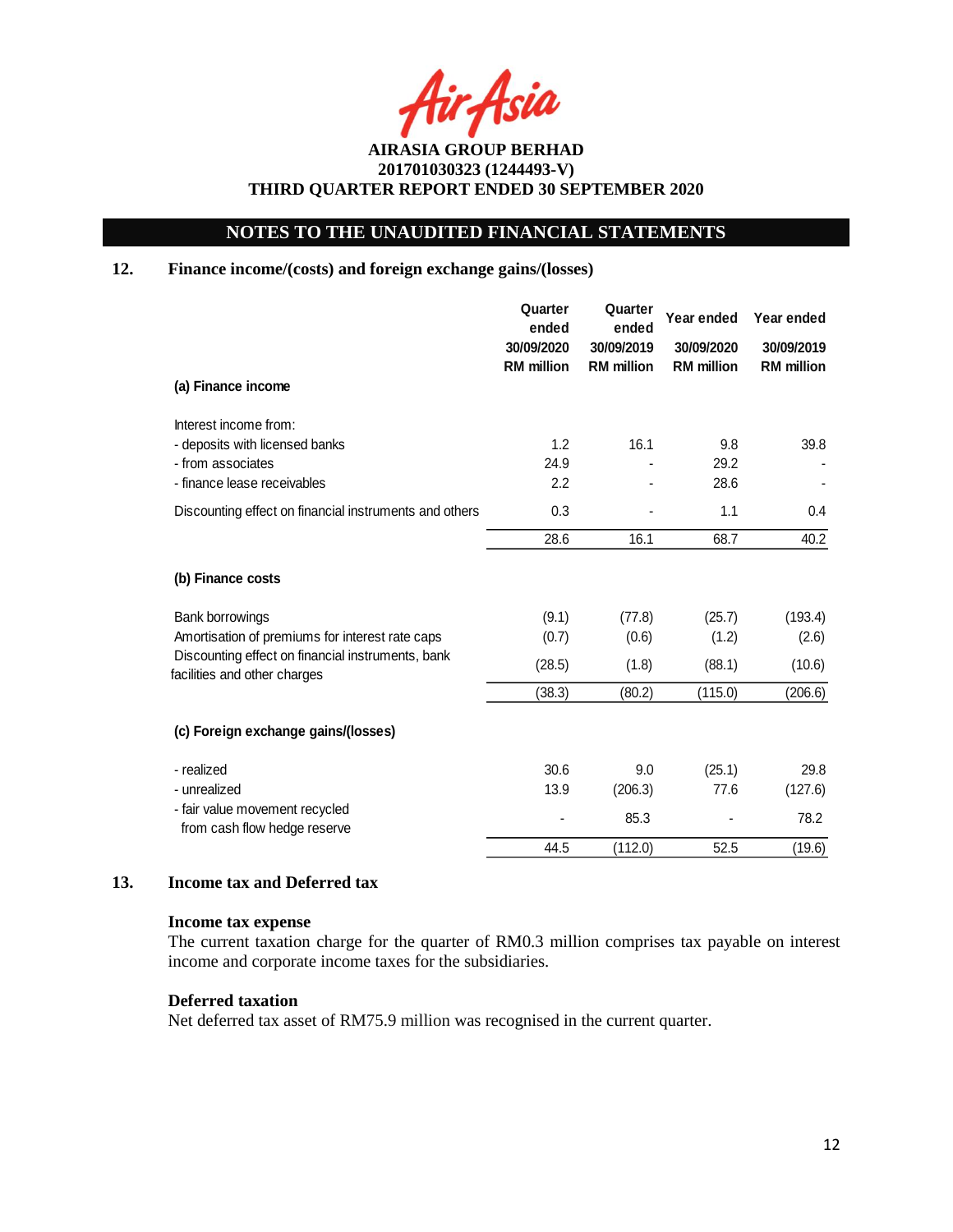tir Asia

## **NOTES TO THE UNAUDITED FINANCIAL STATEMENTS**

### **14. Property, plant and equipment**

(a) acquisition and disposals

During the period ended 30 September 2020, the Group acquired property, plant and equipment with a cost of RM141.1 million (period ended 30 September 2019: RM85.3 million).

During the period ended 30 September 2020, proceeds from disposal of property, plant and equipment is RM237.4 million (period ended 30 September 2019: RM3,901.8 million).

(b) revaluation

There was no revaluation of property, plant and equipment in the quarter under review or in the same quarter of the prior year.

(c) impairment

There was no impairment of property, plant and equipment in the quarter under review or in the same quarter of the prior year.

### **15. Quoted investments and properties**

There was no purchase or disposal of quoted securities for the quarter under review and financial period to date.

### **16. Investments in associates**

|                                               | As at<br>30/9/2020<br><b>RM</b> million | As at<br>31/12/2019<br><b>RM</b> million |
|-----------------------------------------------|-----------------------------------------|------------------------------------------|
| Investment at cost                            | 1,526.2                                 | 819.0                                    |
| Reclassified from investment in joint venture |                                         | 572.7                                    |
| Share of results and reserves                 | (974.7)                                 | (688.4)                                  |
|                                               | 551.5                                   | 703.3                                    |

MFRS128 provides that entities discontinues recognizing its share of further losses when its share of the loss equals to or exceeds its interest in the associate. Accordingly, the Group has only recognised losses to the extent of its interest in these associates. The unrecognized losses at the reporting date is RM833.8 million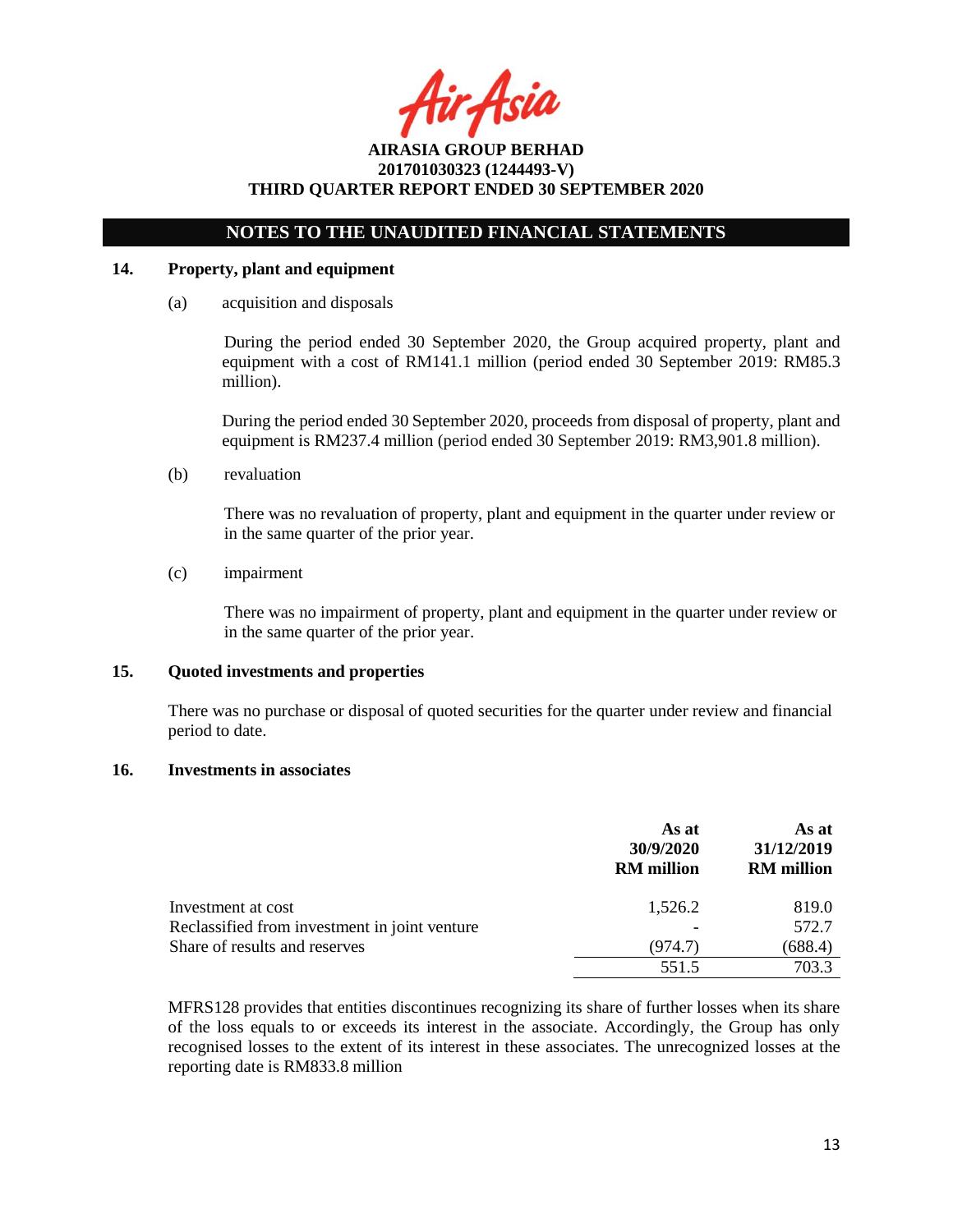Asia

# **NOTES TO THE UNAUDITED FINANCIAL STATEMENTS**

### **17. Receivables and prepayments**

|                                | As at<br>30/9/2020<br><b>RM</b> million | As at<br>31/12/2019<br><b>RM</b> million |
|--------------------------------|-----------------------------------------|------------------------------------------|
| Non-current                    |                                         |                                          |
| Prepayments                    | 2,603.1                                 | 2,512.0                                  |
| Deposits and other receivables | 454.0                                   | 912.0                                    |
|                                | 3,057.1                                 | 3,424.0                                  |
| Current                        |                                         |                                          |
| Trade and other receivables    | 356.3                                   | 450.7                                    |
| Prepayments                    | 630.5                                   | 594.6                                    |
| Deposits                       | 133.3                                   | 87.7                                     |
|                                | 1,120.1                                 | 1,133.0                                  |

Prepayments include advances for the purchase of fuel as well as prepaid engine maintenance costs to the service provider.

### **18. Trade and other payables**

|                            | As at<br>30/9/2020<br><b>RM</b> million | As at<br>31/12/2019<br><b>RM</b> million |
|----------------------------|-----------------------------------------|------------------------------------------|
| Non-current                |                                         |                                          |
| Other payables             | 324.3                                   | 320.5                                    |
| Current                    |                                         |                                          |
| Trade payables             | 2,412.2                                 | 449.0                                    |
| Other payables             | 450.4                                   | 453.5                                    |
| Accruals for fuel          | 11.6                                    | 270.5                                    |
| Collateral for derivatives |                                         | 7.8                                      |
| Others                     | 323.8                                   | 994.4                                    |
|                            | 3,198.0                                 | 2,175.2                                  |

Other payables and accruals include accruals for operational expenses and passenger service charges payable to airport authorities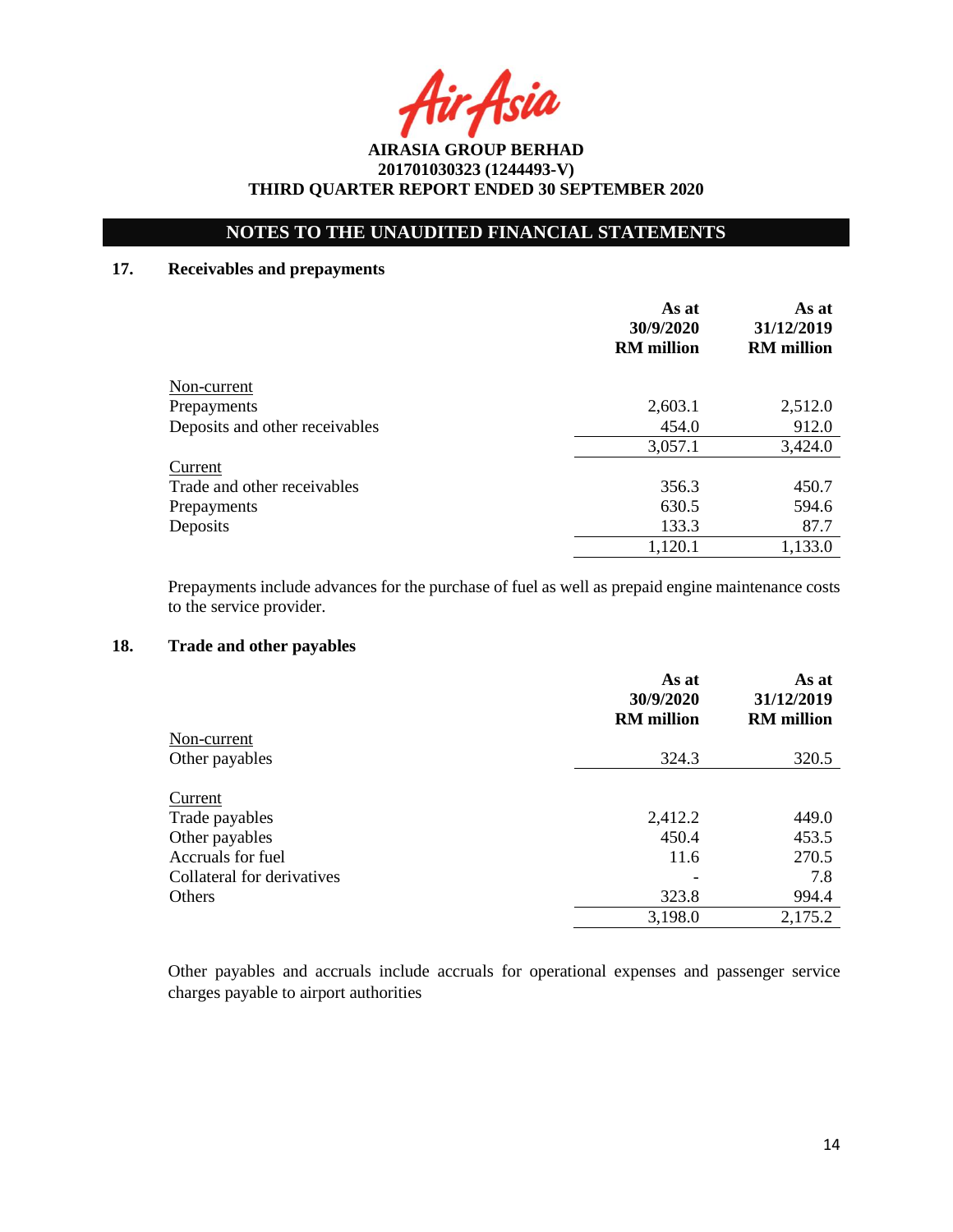r Asia

# **NOTES TO THE UNAUDITED FINANCIAL STATEMENTS**

### **19. Aircraft maintenance provision/ payables**

|                                | As at<br>30/9/2020<br><b>RM</b> million | As at<br>31/12/2019<br><b>RM</b> million |
|--------------------------------|-----------------------------------------|------------------------------------------|
| Aircraft maintenance provision | 1,797.7                                 | 1,274.3                                  |
| Aircraft maintenance payables  | 2,398.7                                 | 2,435.5                                  |
| Aircraft maintenance reserves  | 1,263.0                                 | 1,583.1                                  |
|                                | 5,459.4                                 | 5,292.9                                  |
| Current                        | 317.9                                   | 572.3                                    |
| Non Current                    | 5,141.5                                 | 4,720.6                                  |
|                                | 5,459.4                                 | 5,292.9                                  |

- (i) Aircraft maintenance provision relates to provision of maintenance of aircraft contractually obligated by the Group to maintain during the lease period until redelivery based on preagreed conditions
- (ii) Aircraft maintenance payables relates to provision set aside at the point of sales and leaseback that is contractually obligated by the Group to incur to return the aircraft at the pre-agreed conditions
- (iii) Aircraft maintenance reserve relates to payments made by lessee for agreed maintenance work that has yet to be carried out

The liabilities of the aircraft provisions/ payables are covered through the Group's prepaid engine maintenance cost to a service provider as disclosed in Note 17.

## **20. Borrowings**

|                                    | As at<br>30/9/2020<br><b>RM</b> million | As at<br>31/12/2019<br><b>RM</b> million |
|------------------------------------|-----------------------------------------|------------------------------------------|
| Short term                         |                                         |                                          |
| Term loans                         | 312.1                                   | 238.5                                    |
| <b>Commodity Murabahah Finance</b> | 1.8                                     | 3.6                                      |
| Revolving credit                   | 100.0                                   | 100.0                                    |
|                                    | 413.9                                   | 329.9                                    |
| Long term<br>Term loans            | 38.6                                    | 86.7                                     |
| Total                              | 452.5                                   | 428.9                                    |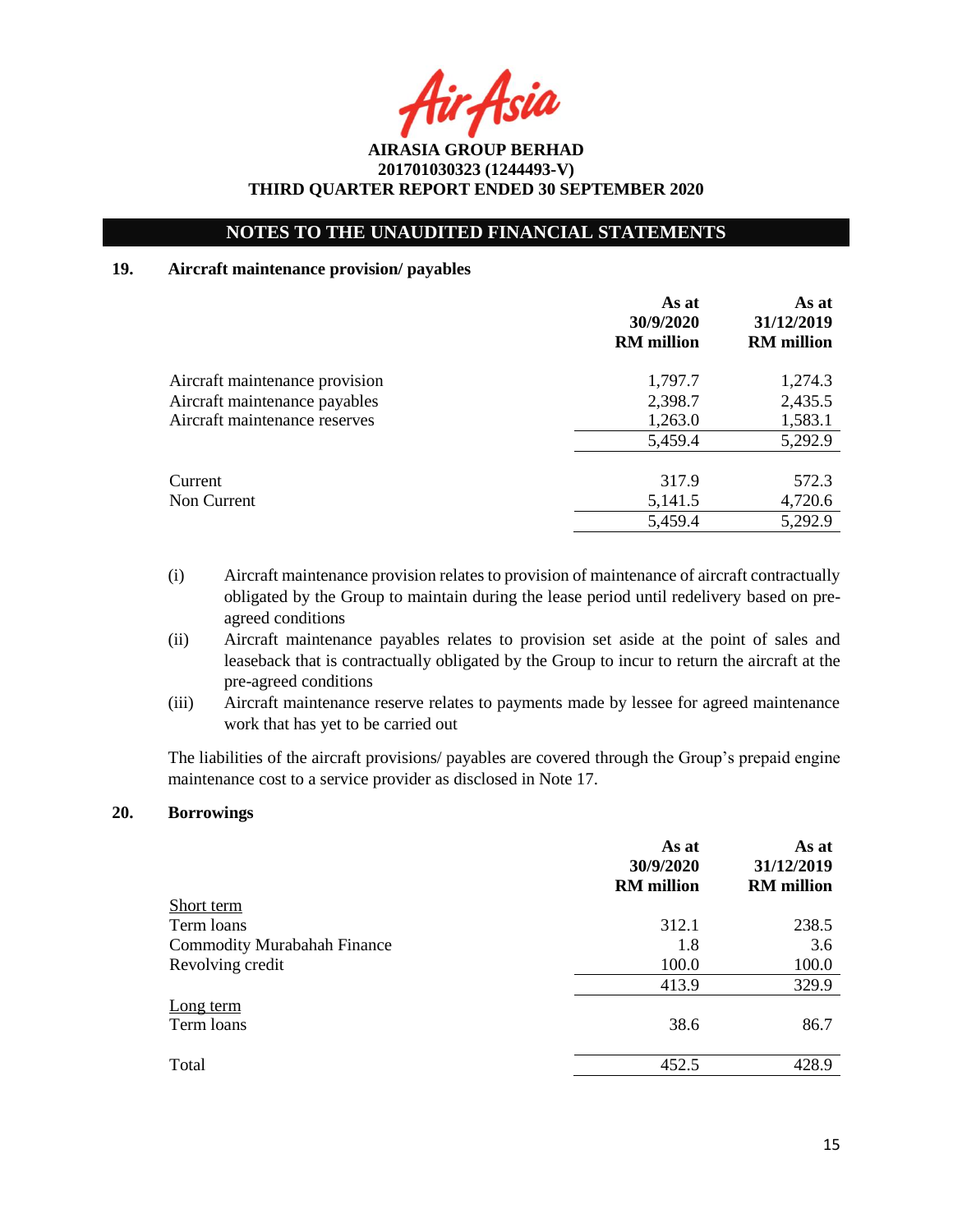ir Asia

# **NOTES TO THE UNAUDITED FINANCIAL STATEMENTS**

#### **20. Borrowings (Contd.)**

The currency profile of borrowings are as follows:

|                          | As at<br>30/9/2020<br><b>RM</b> million | As at<br>31/12/2019<br><b>RM</b> million |
|--------------------------|-----------------------------------------|------------------------------------------|
| Ringgit Malaysia         | 148.7                                   | 103.7                                    |
| <b>US Dollar</b>         | 155.8                                   | 184.3                                    |
| Philippine Peso          | 102.6                                   | 90.0                                     |
| <b>Indonesian Rupiah</b> | 45.4                                    | 50.9                                     |
|                          | 452.5                                   | 428.9                                    |

## **21. Lease liabilities**

Lease liabilities is supported by the corresponding Rights-of-Use asset of RM10.4 billion and finance lease receivables of RM1.4 billion. The lease liabilities are repayable on a monthly basis based on the lease agreement.

#### **22. Derivative financial instruments**

(a) Forward Foreign Exchange Contracts

As at 30 September 2020, the Group has Foreign Currency Swaps with outstanding amount of USD11.9 million.

(b) Interest Rate Hedging.

As at 30 September 2020, the Group has interest rate swaps which have an outstanding amount of US\$263.3 million.

(c) Fuel Hedging

As the Covid-19 pandemic resulted in closure of borders and increased travel restrictions, the expected fuel consumption of the Group has tremendously reduced.

Hence, the Group is in an over-hedged position due to flight cancellations and aircraft grounding. Mark-to-market losses due to ineffectiveness of fuel hedging has been accounted for.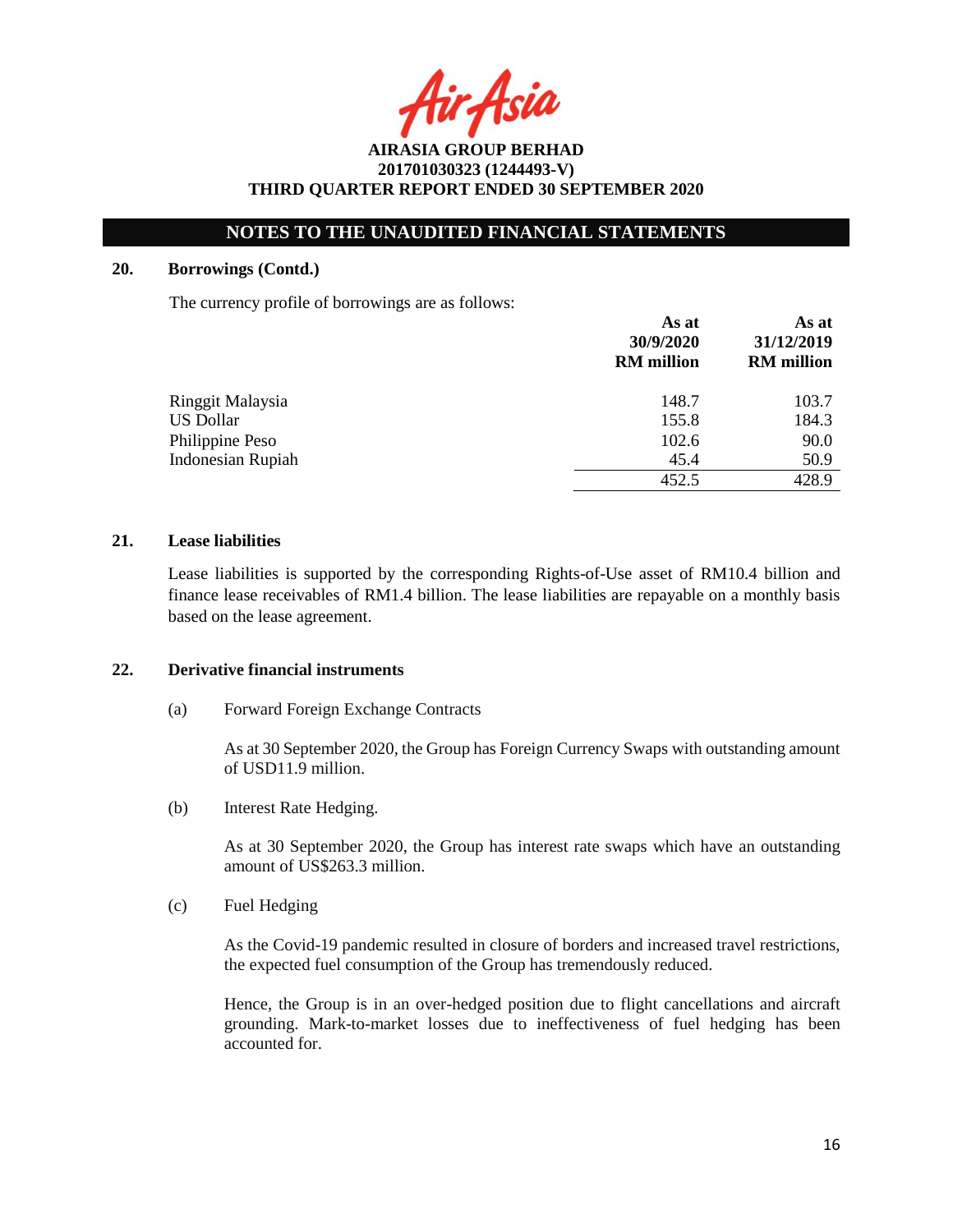Asia

# **NOTES TO THE UNAUDITED FINANCIAL STATEMENTS**

### **22. Derivative financial instruments (cont'd.)**

| <b>Type of Derivatives</b>                    | <b>Notional Value</b><br>As at 30/9/2020 | <b>Fair value</b><br>30/9/2020<br><b>Assets/(Liabilities)</b> |
|-----------------------------------------------|------------------------------------------|---------------------------------------------------------------|
|                                               | <b>Barrels million</b>                   | <b>RM</b> million                                             |
| <b>Fuel contract</b>                          |                                          |                                                               |
| less than 1 year<br>$\overline{\phantom{a}}$  | 5.0                                      | (346.3)                                                       |
| 1 year to 3 years<br>$\overline{\phantom{a}}$ |                                          |                                                               |
| <b>Total</b>                                  | 5.0                                      | (346.3)                                                       |
|                                               |                                          |                                                               |
| Interest rate contracts                       | <b>RM</b> million                        | <b>RM</b> million                                             |
| less than 1 year                              | 184.1                                    | (1.9)                                                         |
| More than 3 years<br>$\overline{\phantom{a}}$ | 911.0                                    | (92.7)                                                        |
| <b>Total</b>                                  | 1,095.1                                  | (94.6)                                                        |
|                                               |                                          |                                                               |
| <b>Foreign currency contracts</b>             | <b>RM</b> million                        | <b>RM</b> million                                             |
| 1 year to 3 years                             | 49.6                                     | 49.6                                                          |
| Total                                         | 49.6                                     | 49.6                                                          |

The related accounting policies, cash requirements of the derivatives, risks associated with the derivatives and policies to mitigate those risks are unchanged since the last financial year.

#### **23. Status of corporate proposals announced**

There are no outstanding corporate proposal.

### **24. Post balance sheet events**

There are no post balance sheet events to be reported.

#### **25. Contingent assets**

As at the date of this report, the Group does not have any contingent assets.

### **26. Changes in contingent liabilities since the last annual balance sheet date**

There were no material changes in contingent liabilities since the audited financial statements of the Group for the financial year ended 31 December 2019.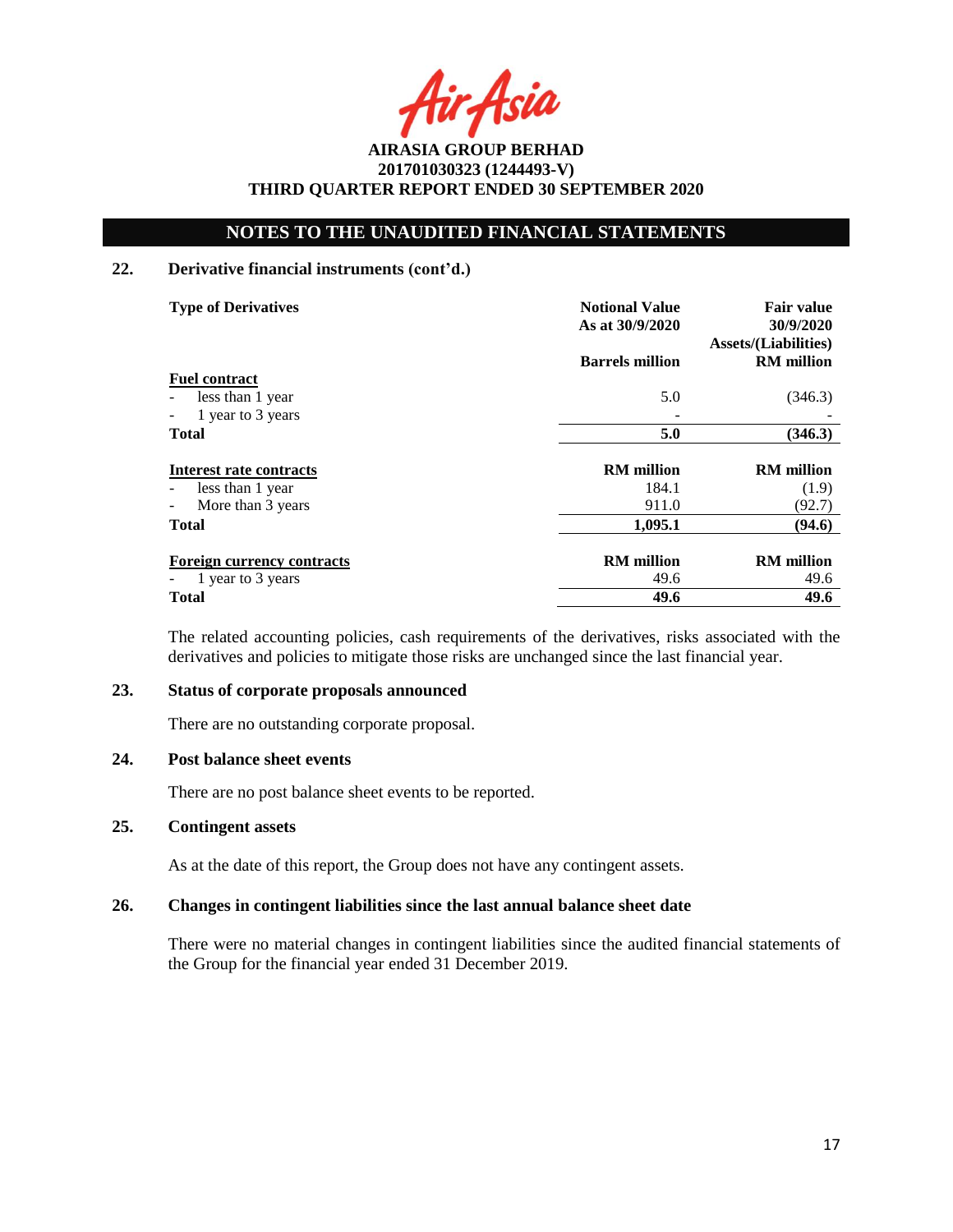# **NOTES TO THE UNAUDITED FINANCIAL STATEMENTS**

## **27. Capital commitments outstanding not provided for in the interim financial report**

Capital commitments for property, plant and equipment:

| As at<br>30/9/2020<br><b>RM</b> million | As at<br>31/12/2019<br><b>RM</b> million |
|-----------------------------------------|------------------------------------------|
| 128,626.2                               | 99.665.2                                 |
|                                         |                                          |

### **28. Material related party transactions**

Significant related party transactions which were entered into on agreed terms and conditions for the quarter ended 30 September 2020 are set out below:

|                                               | Quarter ended<br>30/9/2020                                                        | <b>Quarter ended</b><br>30/9/2019 |
|-----------------------------------------------|-----------------------------------------------------------------------------------|-----------------------------------|
|                                               |                                                                                   | <b>RM</b> million                 |
| Transaction of the Group with associates of a |                                                                                   |                                   |
| subsidiary                                    |                                                                                   |                                   |
| a. Lease rental income on aircraft            |                                                                                   |                                   |
| Thai AirAsia                                  | 50.0                                                                              | 68.2                              |
| India AirAsia                                 | 16.9                                                                              | 24.3                              |
| Japan AirAsia                                 | 11.2                                                                              | 12.0                              |
| Transaction of the Group with company with    |                                                                                   |                                   |
| common directors and shareholders             |                                                                                   |                                   |
| a. Lease rental income on aircraft            |                                                                                   |                                   |
| PT Indonesia AirAsia Extra                    | 17.5                                                                              |                                   |
|                                               |                                                                                   |                                   |
| PT Indonesia AirAsia Extra                    | 18.2                                                                              | 26.0                              |
|                                               |                                                                                   |                                   |
| AirAsia X Berhad                              | 47.1                                                                              | 44.2                              |
|                                               | b. Wet lease expenses on aircraft<br>c. Purchase of cargo transportation capacity | <b>RM</b> million                 |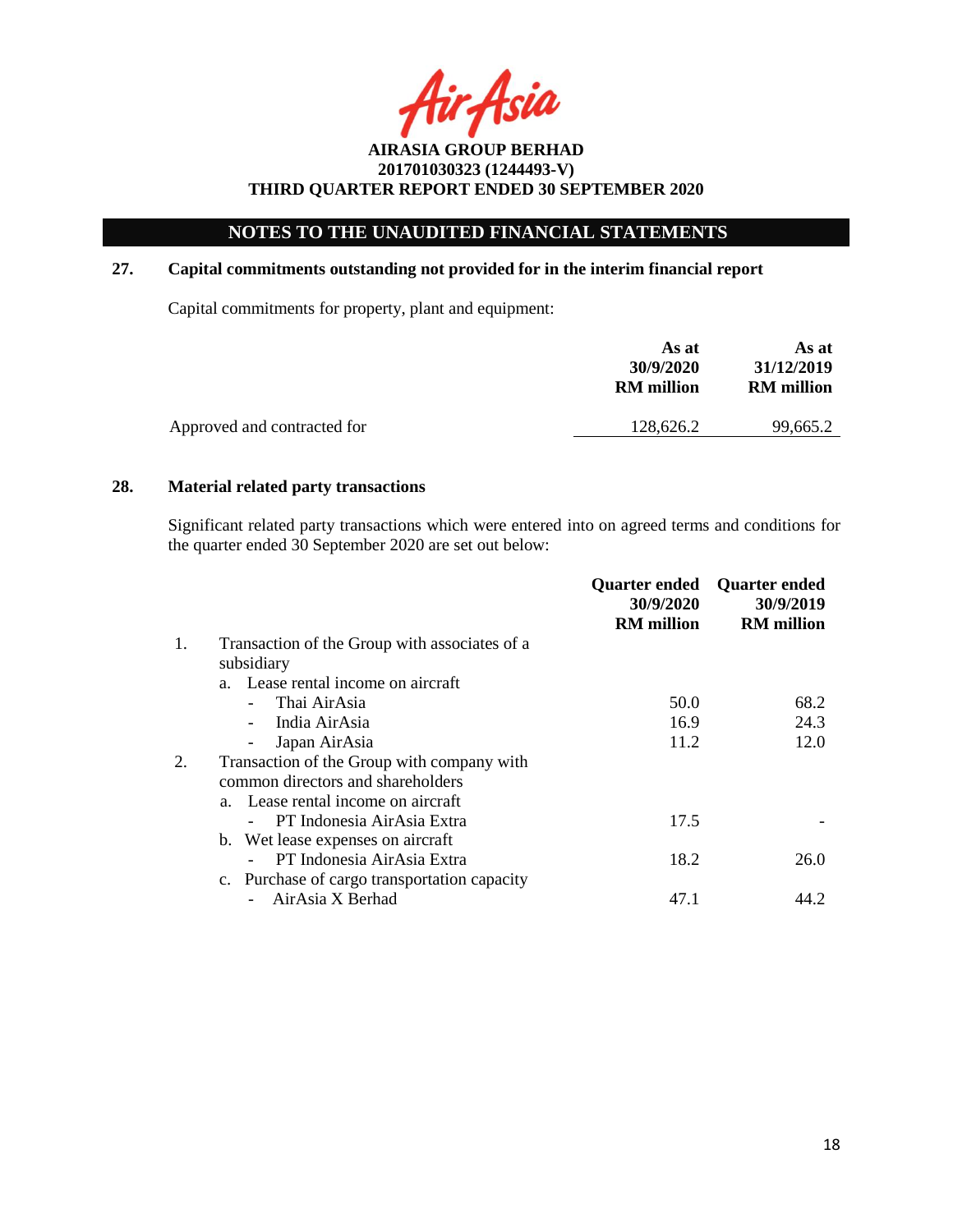fir Asia

**AIRASIA GROUP BERHAD 201701030323 (1244493-V) THIRD QUARTER REPORT ENDED 30 SEPTEMBER 2020**

## **NOTES TO THE UNAUDITED FINANCIAL STATEMENTS**

#### **29. Review of Group Performance**

#### *Consolidated Group Performance*

The impact of the Covid 19 pandemic continues to affect the Group's operations adversely. While international borders remained closed, the Group focused on resuming limited domestic operations in the areas we operate. This is an improvement over the previous quarter where most of our fleet was put into hibernation.

Consequently, Group Revenue for the third quarter of financial year 2020 saw a 272% quarter-onquarter ("QoQ") growth to RM442.9 million. On a corresponding quarter basis, Group revenue declined by 85% from RM3,066.3 million. The Group continues with its cost containment measures, including the right sizing of manpower and salary cuts for management, staff and directors, while efforts to preserve cash include negotiations for restructuring of payments with lessors, suppliers and partners as well as restructuring of fuel hedging positions. At the same time, the Group is actively managing capacity to be in line with demand.

The Group's digital business continues to improve with the launch of airasia.com, our one digital travel and lifestyle super app for Asean.

The Group reported a loss for 3Q20 of RM1,084.1 million, of which RM663.1 million was related to depreciation of Right-of-use assets and interest on lease liabilities. Whilst the Group had successfully negotiated for deferrals with lessors, pursuant to the practical expedient available under Amendments to MFRS16: Covid 19 Related Rent Concessions, as explained in Note 2 above, the income statement charge for depreciation and interest were not adjusted. Nonetheless, the main effect on cash flows would be the reduction in cash outflows for lease payments during the period of the rent concession.

On 17<sup>th</sup> November 2020, the Group announced that AirAsia Japan would be filing for bankruptcy as a result of unfavourable operating conditions brought about by the Covid 19 pandemic. On  $6<sup>th</sup>$ October 2020, a related party of the Group, AirAsia X Berhad, announced that it proposed to undertake a debt and corporate restructuring exercise. In view of these two events, the Group provided an impairment of receivables totaling RM444.2 million. The cessation of operations at AAJ had also resulted in the exercise of a bank guarantee issued in favour of AAJ.

In the third quarter of 2020, the Group had also disposed its spare engines to raise liquidity to weather through this challenging period. This resulted in a gain of RM393.5 million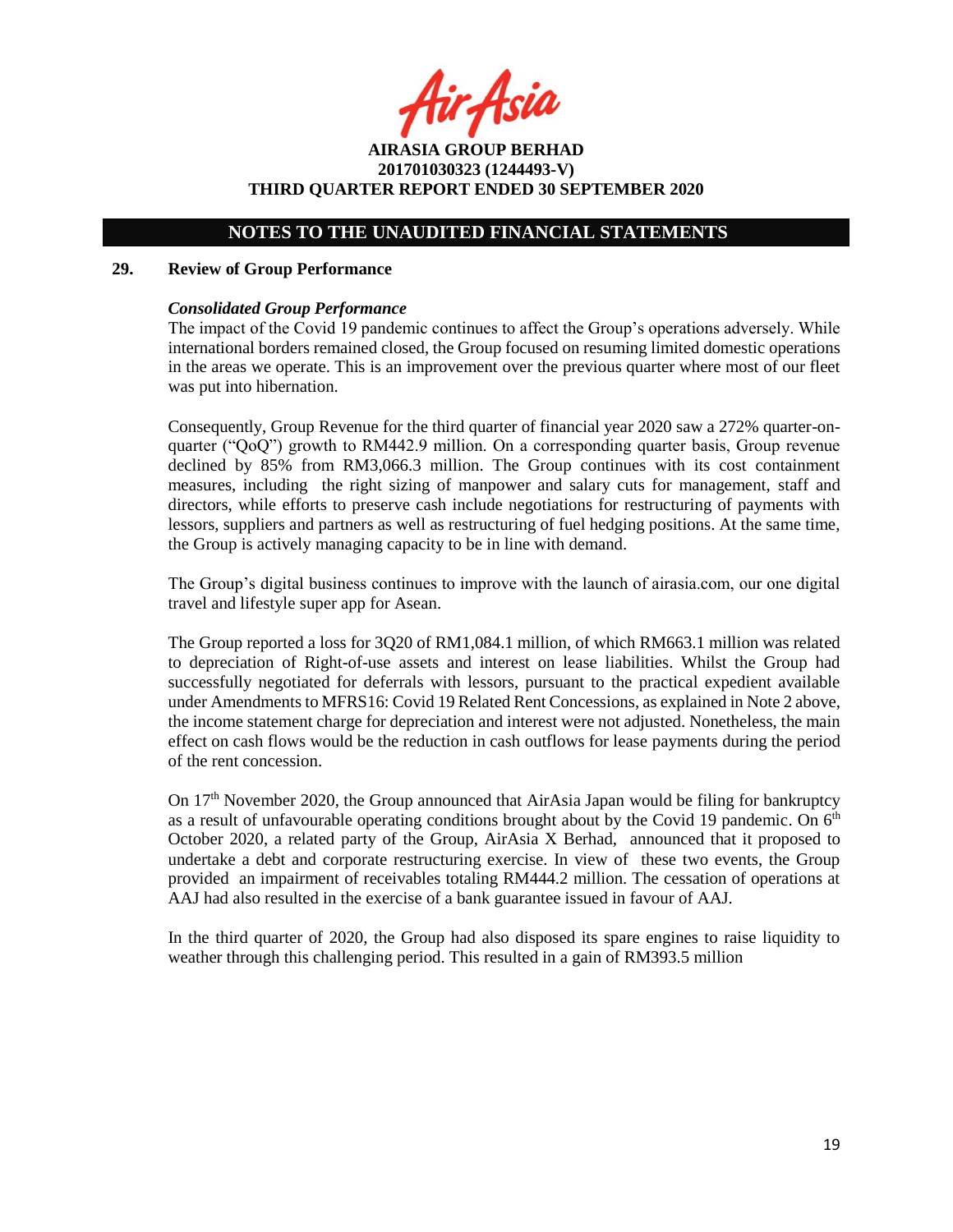Asia

# **NOTES TO THE UNAUDITED FINANCIAL STATEMENTS**

### **29. Review of Group Performance (cont'd.)**

Analysis of the quarterly results excluding one-off adjustments is as follows:

|                                                     | <b>INDIVIDUAL QUARTER</b>             |                   |
|-----------------------------------------------------|---------------------------------------|-------------------|
|                                                     | <b>Quarter ended</b><br>Quarter ended |                   |
|                                                     | 30/09/2020                            | 30/09/2019        |
|                                                     | <b>RM</b> million                     | <b>RM</b> million |
| Net Operating (Loss)/ Profit<br>Adjustments:        | (1, 163.1)                            | 2.1               |
| - Fuel swap losses                                  | (280.5)                               |                   |
| - Impairment of receivables                         | (444.2)                               |                   |
| - Gain on disposal of property, plant and equipment | 393.5                                 | 92.1              |
|                                                     | (831.9)                               | (90.0)            |

#### **Cashflow commentary for current quarter against corresponding quarter**

| <b>Net Cash Flow</b>                   | Period ended<br>30/9/2020<br><b>RM</b> million | <b>Period ended</b><br>30/9/2019<br><b>RM</b> million |
|----------------------------------------|------------------------------------------------|-------------------------------------------------------|
| Cash from/ $(to)$ Operating activities | (1,169.3)                                      | 2,415.1                                               |
| Cash from/(to) Investing activities    | 84.6                                           | 4,033.9                                               |
| Cash from/ $(to)$ Financing activities | (913.3)                                        | (7, 424.3)                                            |
|                                        | (1,998.0)                                      | (975.3)                                               |

The Group's cashflow was a net outflow as the Covid 19 pandemic continued to adversely affect demand for flights. Investing activities in the corresponding period included proceeds from disposals of aircrafts under sale and leaseback transactions whereas financing activities included the special dividend paid in August 2019. The decrease in financing activities for the current period ended 30 September 2020 was as a result of cost containment activities as well as lower restructured payments to lessors and creditors.

#### **The net gearing ratio as at 30 September 2020 and 31 December 2019 are as follows:**

|                                                         | As at             | As at             |
|---------------------------------------------------------|-------------------|-------------------|
|                                                         | 30/9/2020         | 31/12/2019        |
|                                                         | <b>RM</b> million | <b>RM</b> million |
| <b>Borrowings</b>                                       | 452.5             | 428.9             |
| Lease liabilities                                       | 12,003.7          | 12,459.8          |
| Less: Deposit, cash and bank balances                   | 618.4             | 2,588.1           |
| <b>Net Debt</b>                                         | 11,837.8          | 10,300.6          |
| <b>Total equity</b>                                     | 1,185.1           | 4,498.3           |
| Net gearing ratio (times) – excluding lease liabilities | Nil               | Nil               |
| Net gearing ratio (times)                               | <b>10.0</b>       | 2.3               |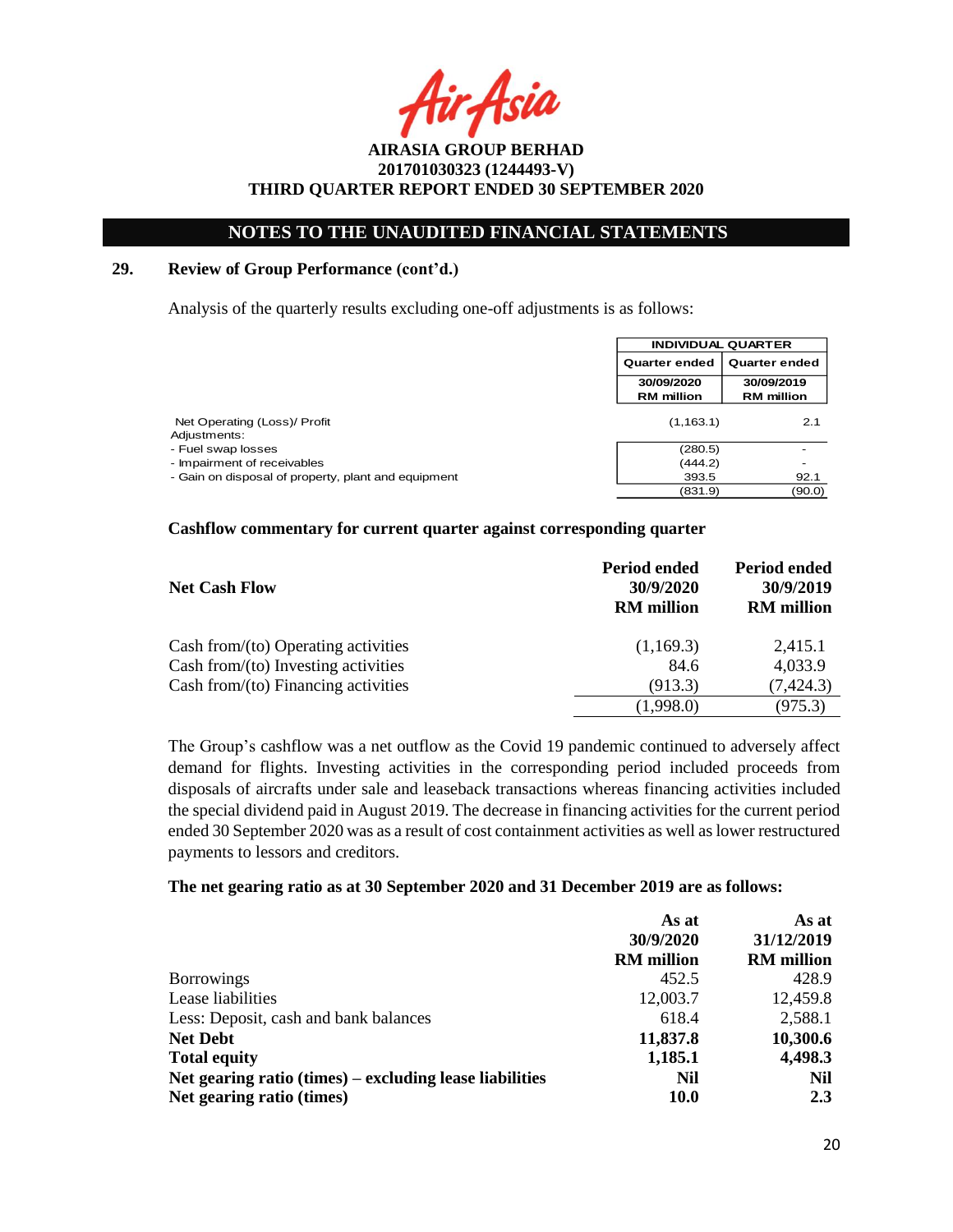## **NOTES TO THE UNAUDITED FINANCIAL STATEMENTS**

### **29. Review of Group Performance (cont'd.)**

### **(a) AIRLINE**

#### **Performance indicators**

|                                    |           | Jul - Sep 2020 Jul - Sep 2019 | Change % |
|------------------------------------|-----------|-------------------------------|----------|
| <b>Passengers Carried</b>          | 1,916,424 | 13,002,178                    | $-85%$   |
| Capacity                           | 2,882,662 | 15,501,606                    | -81%     |
| Seat Load Factor                   | 66%       | 84%                           | -18      |
| RPK (million)                      | 1,854     | 16,021                        | $-88%$   |
| ASK (million)                      | 2,598     | 19,024                        | -86%     |
| Average Fare (RM)                  | 169       | 176                           | $-4%$    |
| Unit Passenger Revenue (RM)        | 194       | 215                           | $-10%$   |
| Revenue / ASK (sen)                | 14.69     | 15.02                         | $-2%$    |
| Revenue / ASK (US cents)           | 3.51      | 3.59                          | $-2%$    |
| Cost / ASK (sen)                   | 46.85     | 15.29                         | 206%     |
| Cost / ASK (US cents)              | 11.19     | 3.65                          | 206%     |
| Cost / ASK-ex Fuel (sen)           | 34.05     | 9.63                          | 253%     |
| Cost / ASK-ex Fuel (US cents)      | 8.13      | 2.30                          | 253%     |
| Aircraft (end of period)           | 147       | 147                           |          |
| Average Stage Length (km)          | 906       | 1,224                         | -26%     |
| Number of Flights                  | 16,305    | 85,403                        | $-81%$   |
| Fuel Consumed (Barrels)            | 442,294   | 3,045,478                     | -85%     |
| Average Fuel Price (US\$ / Barrel) | 192       | 85                            | 126%     |

Exchange Rate: RM:USD – 4.1883 - Prior year US cent and dollar are restated at current average exchange rate during the quarter for ease of reference

Average Fuel Price/ Barrel restated using current average exchange rate for comparison is US\$83/barrel

Revenue for the airline business for 3Q20 was RM387.3 million, as capacity reduced by 81% as compared to 3Q19. Nonetheless, on a QoQ basis, capacity increased as all the countries that the Group operates in slowly eased travel restrictions. With this, the revenue generated in 3Q20 was 5 times more than the revenue seen in 2Q20. The average load factor for was at a reasonable 66%, with Malaysia hitting a load factor of 70% in September while operating only 30% of the fleet. Average fare was higher as more charter flights were flown, which generally generates higher average fare per passenger.

The Airline Group reported a negative EBITDA for 3Q20 at RM450.9 million, compared to a positive EBITDA of RM662.3 million in 3Q19. Excluding the impairment of receivables of RM444.2 million, the fuel swap losses of RM280.5 million and a one off the gain on disposal of spare engines, the Airline Group adjusted EBITDA would be a negative RM119.7 million.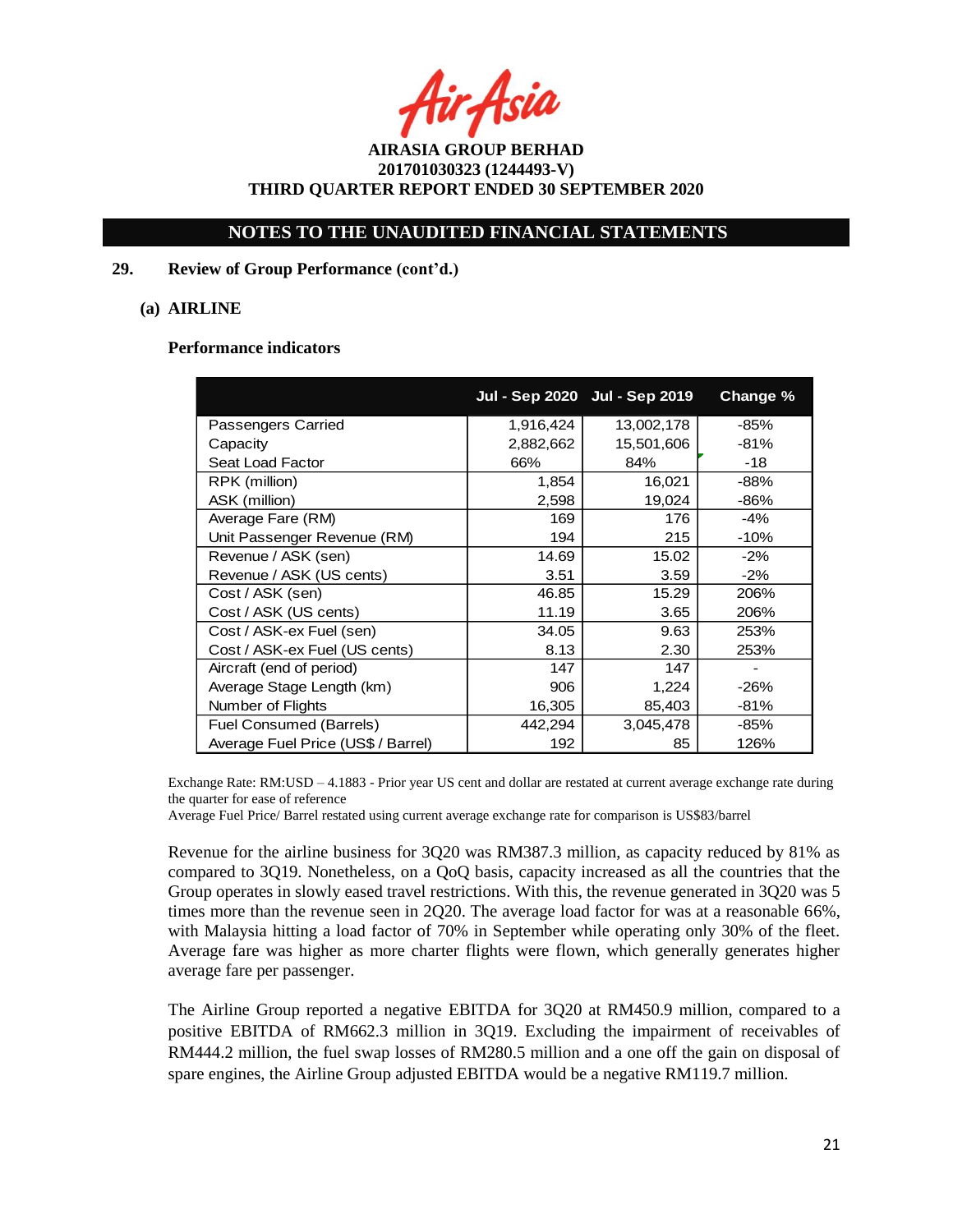ir Asia

# **NOTES TO THE UNAUDITED FINANCIAL STATEMENTS**

### **29. Review of Group Performance (cont'd.)**

### **(b) Airline Associate Companies**

Thai AirAsia ("TAA") reported a revenue of THB2,126.9 million for 3Q20 as compared to THB9,419.1 million in 3Q19, with capacity reducing by 56% YoY. Despite the international borders remaining closed, TAA saw a strong demand for its domestic market, achieving an average load factor of 65% while operating only half of its fleet. In September 2020, TAA achieved 95% of its domestic capacity as compared to September 2019.

AirAsia India ("AAI") reported a revenue of INR2,215.5 million for 3Q20 as compared to INR7,242.4 million in 3Q19, with capacity reducing by 64% YoY. Average fare also saw an increase of 12% to INR3,143 as compared to 3Q19. Average load factor was 62% with AAI operating 65% of its fleet.

TAA, AAI and AAJ, which had ceased its operations, all suffered losses due to the decline in revenue. As noted in Note 16, these losses are not equity accounted as the past losses had exceeded the Group's cost of investments in these airline operating entities.

|                                  | Quarter ended 30/9/2020 |               |               |               | Quarter ended 30/9/2019 |               |               |               |
|----------------------------------|-------------------------|---------------|---------------|---------------|-------------------------|---------------|---------------|---------------|
|                                  | Teleport<br>(Logistics) | Air Asia.com  | Big Pay Group | <b>Others</b> | Teleport<br>(Logistics) | AirAsia.com   | Big Pay Group | <b>Others</b> |
|                                  | <b>RM'000</b>           | <b>RM'000</b> | <b>RM'000</b> | <b>RM'000</b> | <b>RM'000</b>           | <b>RM'000</b> | <b>RM'000</b> | <b>RM'000</b> |
| Revenue                          | 55,676                  | 2,339         | 4,316         | 12,793        | 121,105                 | 7.423         | 4,168         | 35,254        |
| Operating expenses               | (62, 748)               | (5, 269)      | (21, 457)     | (16, 218)     | (113, 475)              | (17, 881)     | (25, 461)     | (36, 653)     |
| Elimination of Cargo Belly Costs | 27,196                  |               |               |               | 54,492                  |               |               |               |
| EBITDA                           | 20,123                  | (2,930)       | (17, 141)     | (3, 425)      | 62,122                  | (10, 458)     | (21, 293)     | (1, 399)      |

# **(c) AirAsia Digital**

### (i) Teleport

Teleport business was impacted by the decline in cargo capacity caused by regional closing of borders, with revenue falling by 54%. Teleport have adapted to current conditions by utilizing the passengers carrier as for cargo but the growing competition in the delivery space has reduced the delivery profit margin. Teleport delivered an EBITDA of RM20.1 million.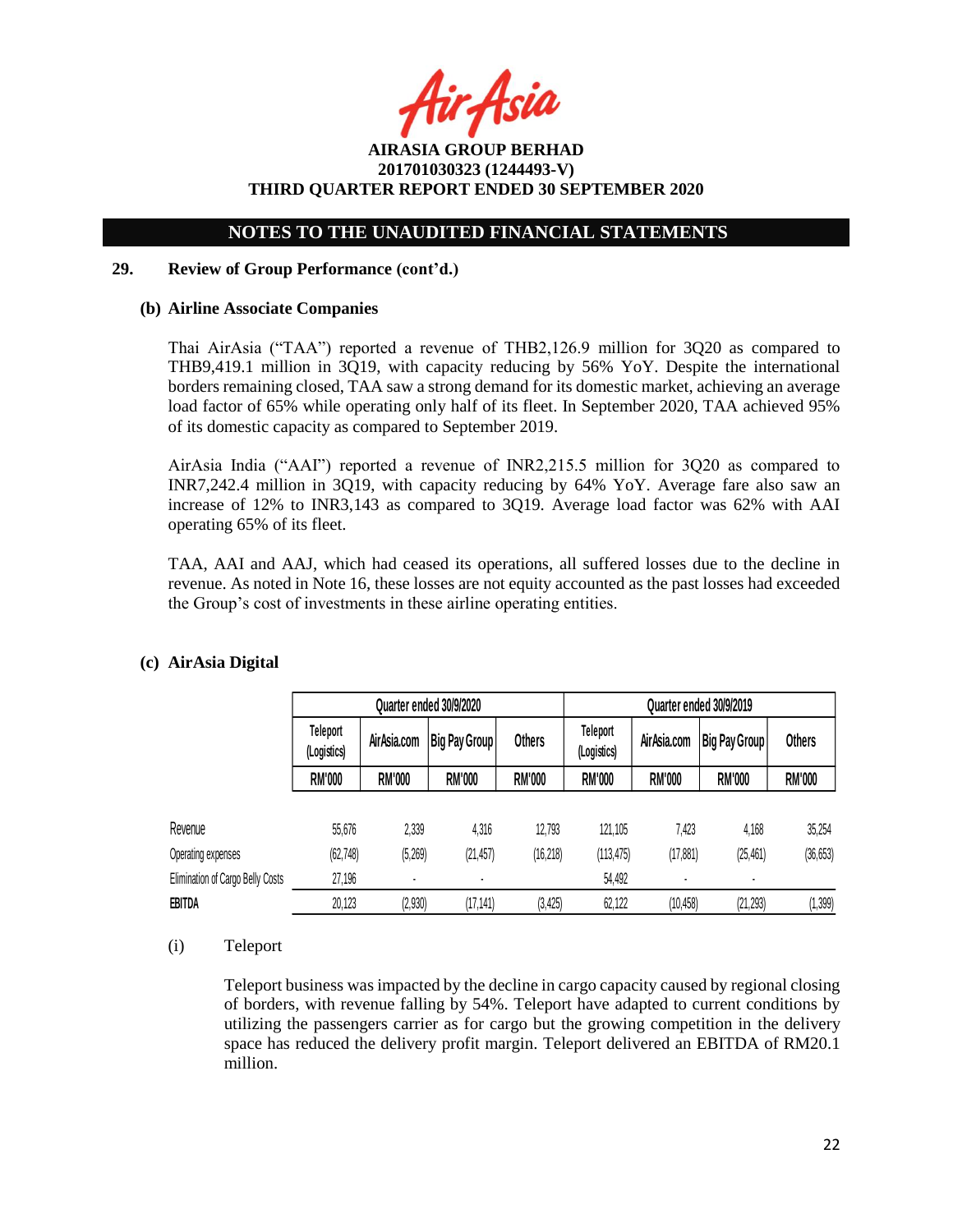fir Asia

# **NOTES TO THE UNAUDITED FINANCIAL STATEMENTS**

### **29. Review of Group Performance (cont'd.)**

(i) Teleport (cont'd)

With the new reality of post Covid-19 where customers are inclined to order home delivery, Teleport transformed from cargo logistic to last mile delivery and launched e-commerce market space of Food by AirAsia, Fresh by AirAsia and AirAsia shop.

(ii) AirAsia.com

AirAsia had built an All-in- One- Digital Travel and Lifestyle for Asean and recently launched the new mobile application and have seen encouraging uptake despite the depressed travel industry. Q4 will see AirAsia signing up with all the airline operating entities within the Group to overall better manage the strategy of ticket sales and an opportunity for bundling with the current offerings of AirAsia.com.

(iii) BigPay Group

BigPay revenue grew by 11% from 2Q20, testament of its strong foothold and unique offerings as it is the only player in the market building in house full key stack fully deployable across markets. Big Pay was granted a community credit license in Malaysia and launched BigPay in Singapore in September. Currently it is working on securing licenses to do payments in Thailand and Philippines and lending in Philippines.

(iv) Other AirAsia Digital Entities

The other AirAsia Digital Entities include predominantly contributions from BigLoyalty which is a rewards and points company that allow members in Asean to earn and burn points from various merchants in the region and Santan which currently have 2 restaurants under its belt and was granted the official franchise registration certificate in September 2020.

### **30. Variation of results against preceding quarter**

The Group recorded a lower Net Loss of RM1,084,1 million for the quarter under review, against the Net Loss of RM1,159.5 million in the immediately preceding quarter ended 30 June 2020, as the Group ramped up its operations following the easing of travel restrictions.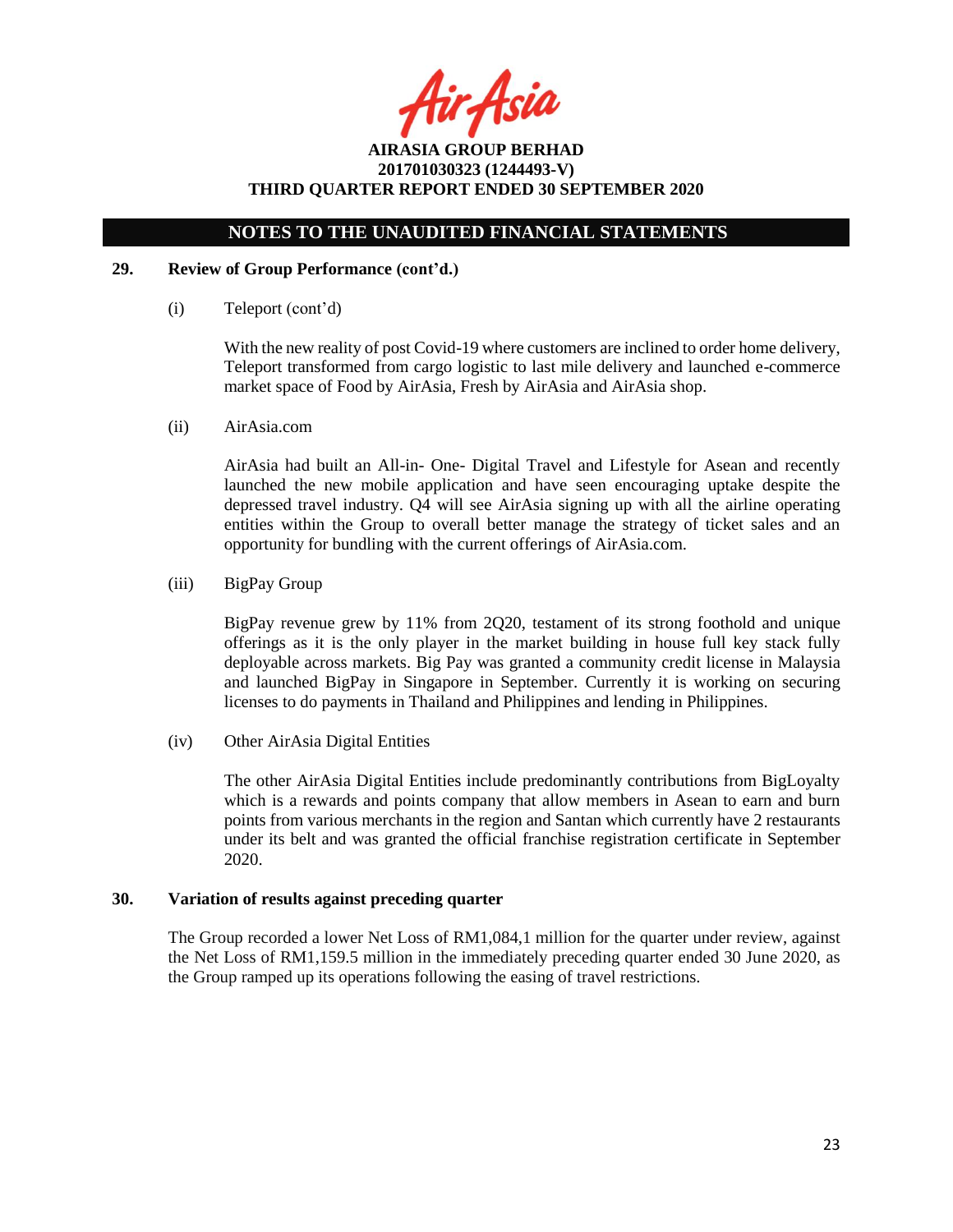fir Asia

**AIRASIA GROUP BERHAD 201701030323 (1244493-V) THIRD QUARTER REPORT ENDED 30 SEPTEMBER 2020**

## **NOTES TO THE UNAUDITED FINANCIAL STATEMENTS**

#### **31. Profit forecast**

No profit forecast has been issued.

### **32. Commentary on prospects**

AirAsia Group has been severely affected by the global COVID-19 pandemic. AirAsia temporarily hibernated most of its fleet across the network in late March 2020 due to increasing movement restrictions and only slowly easing up with domestic travel in end May. We are guided by the government and health authorities of various countries in adding our frequencies and opening routes. Encouraging performance was seen in the third quarter as domestic travel in Malaysia, Indonesia and Philippines which casted an encouraging trend. However, in the fourth quarter of 2020, there has been a spike in cases in Malaysia which has led to a majority of states being placed in under Conditional Movement Control Order and inter-state travel has been banned except for essential travel. Accordingly, AirAsia Malaysia has reduced its capacity in October and November 2020. AirAsia Group is looking forward to the gradual reopening of domestic travel and international borders in recognition that air transport provides the connectivity that is essential for the resumption of economic activities.

We have applied for bank loans in our operating countries to shore up our liquidity. In Malaysia, we are securing commitments from the banks for the government guarantee loan under the Danajamin Prihatin Guarantee Scheme while our Philippines and Indonesia entities are currently in various stages of bank loan applications. We have also been presented with proposals to raise capital to strengthen our equity base and/or liquidity from a number of investment bankers, lenders as well as potential investors to help the Company weather the storm caused by the Covid-19 pandemic. In addition, AirAsia has ongoing deliberations with a number of parties for jointventures and collaborations that may result in additional third party investments in specific segments of the group's business.

With the group reorganisation completed in 2019 into two pillars, the group will push further to build the AirAsia way of life ecosystem. Other than the airline group of companies, AirAsia Group has a strong and growing digital pillar which brings together all our digital businesses. AirAsia Digital is positioned to be an Asean triple play business covering e-commerce, logistics and finance, leveraging our extensive reach on AirAsia.com and its low customer acquisition cost.

Through various fundraising exercises that the Group is working on, the Group foresee it will hae sufficient working capital to sustain the business operations.